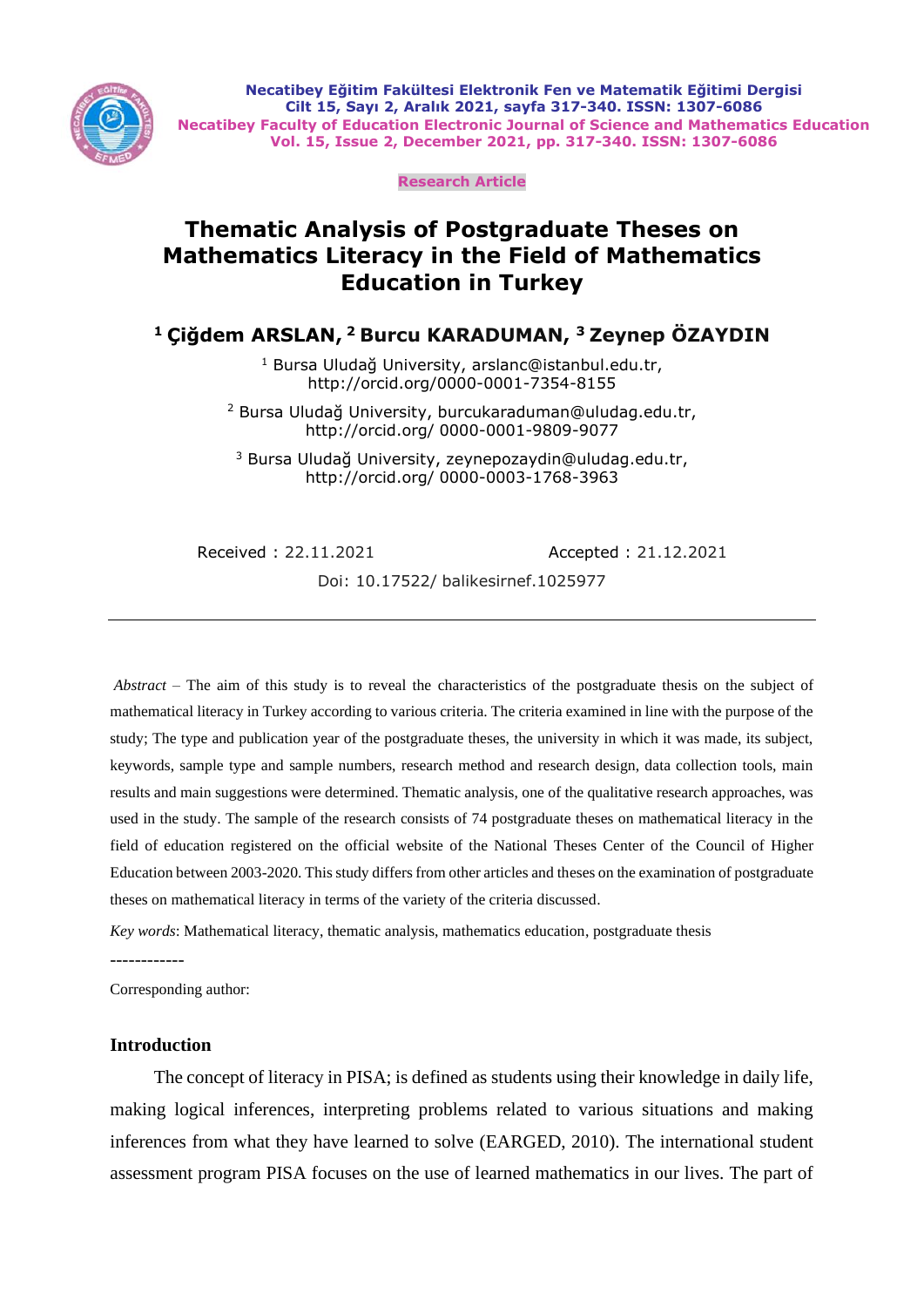PISA that is related to mathematics is called mathematical literacy (Altun et al., 2018). Mathematical Literacy (ML) is defined as one's capacity to use the steps of formulating, applying and interpreting mathematics in various situations we encounter in our lives (Organisation for Economic Co-Operation and Development [OECD], 2016). Real context problems in mathematics are handled according to the competencies, which are the dimensions of constructing (formulating) mathematical problems, solving (executing) mathematical problems with mathematical knowledge, operations and reasoning, and deciding (interpretation/evaluation) that the result is suitable for real life (OECD, 2013). ML has come to the fore as the disconnect between school mathematics and life has increased, and its aim is to integrate knowledge with skill and to enable it to be used (Altun, 2020).

Considering the relationship between ML and school mathematics, it was necessary to examine the ML achievement reported in the Ministry of National Education (MoNE) resources. Our country participated in PISA exams for the first time in 2003. Looking at the success ranking by country in the PISA evaluation, it is seen that Turkey's ML success ranking is in the lower ranks. According to the results of the PISA 2015 application, Turkey ranks 50th among 72 countries with an average score of 420 in terms of mathematics achievement. In 2015, the rate of students in the lower level increased in Turkey, while the ratio of students in the upper level decreased (MoNE, 2016). Turkey ranks 42nd among 79 countries with an average score of 454 in the PISA 2018 survey. The fact that the average mathematics score, which was calculated as 420 in PISA 2015 application, increased to 454 in 2018 is an indication that Turkey has increased its performance (MoNE, 2019). However, although it has increased, it can be said that this ranking is not sufficient.

These results show that studies need to be increased so that mathematics education in Turkey can reach a better point. In particular, identifying and developing problems can be realized with more comprehensive and in-depth studies in mathematics education. Increasing the number of studies examining the tendencies and orientations of theses in the field of mathematics education in the literature is important in terms of directing new studies. In the literature, there are studies to determine the tendencies of postgraduate theses on different subjects in mathematics education in Turkey. Such as; mathematics curriculum (Yenilmez & Sölpük, 2014), model and modeling (Karagöz & Şahin Çakır, 2021; Yıldız & Yenilmez, 2019), problem posing and solving (Geçici & Türnüklü, 2020; Coşkun & Soylu, 2021), experimental design (Er, 2019; Er & Biber, 2020), geogebra (Şimşek & Yaşar, 2019), misconceptions in geometry (Köprücü, 2020), spatial ability (İpekoğlu et al., 2020), math anxiety (Toptaş & Gözel, 2018), computer aided mathematics teaching applications (Tabuk, 2019), mathematics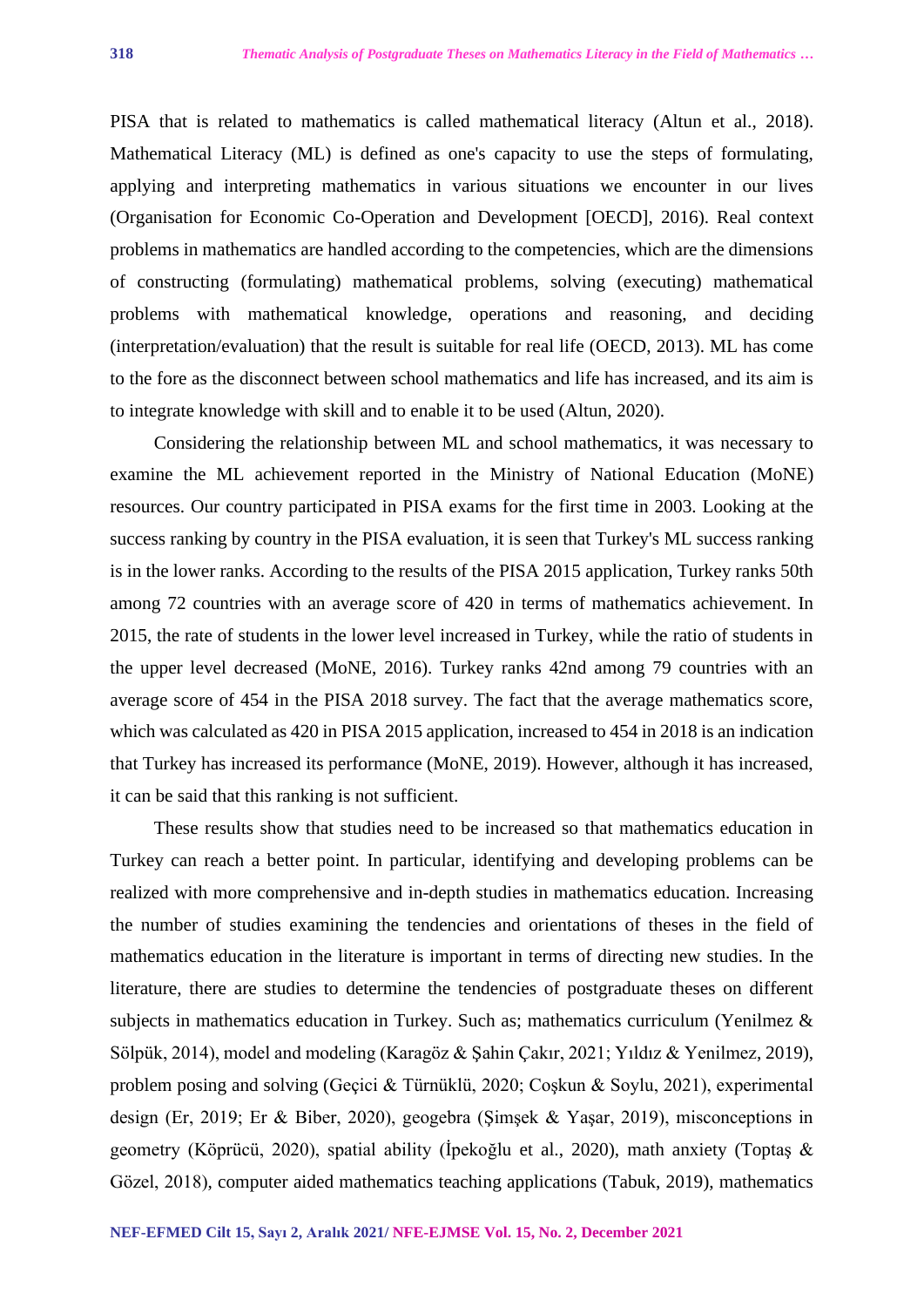textbooks (Dede & Arslan, 2019), origami (Kara & Bayraktar Kurt, 2021), literacy in the field of education (Oğuz Hacat & Demir, 2019), mathematics education (Sevencan , 2019; Tereci & Bindak, 2019), realistic mathematics education (Doğan & Kurt, 2019), preschool mathematics education (Yıldız Altan et al., 2021) and primary school mathematics education (Özsoy et al, 2017; Can, 2020) orientations of the postgraduate theses on the subject were examined. Two studies were found in which theses on mathematical literacy were examined. Kanbolat and Balta, (2020) examines the orientation of postgraduate theses on ML in terms of type, year, title of advisor, research approach, sample group, and the university in which it was made. Postgraduate theses on mathematical literacy studied between 2008 and 2019 were examined in terms of the university, years and type, sample characteristics, targeted purposes, methods used and data collection tools by Arı and Demir (2020). In the study, 66 (51 master's and 15 PhD theses) postgraduate theses were discussed.

In terms of Turkey's better ranking in PISA assessments, it is thought that determining the orientations of postgraduate theses on ML in detail will contribute to the literature and guide the researchers who will work in this field. This study differs from other articles and theses (Fırat, 2019; Arı & Demir, 2020; Kanbolat & Balta, 2020; Kozaklı-Ülger et al., 2020) on the examination of studies on ML in terms of the variety of criteria discussed. The current study includes postgraduate theses on ML; types, publication years, universities, subjects, keywords, sample types, number of sample, methods, distribution of methods and research designs by years, data collection tools, results and suggestions.

The aim of this research is to reveal the characteristics of the postgraduate thesis on the subject of ML in Turkey according to various criteria. The criteria determined in line with the purpose of the study are as follows.;

- 1) Type and publication year of the postgraduate theses,
- 2) The university where the postgraduate theses was made,
- 3) The subject of the postgraduate theses,
- 4) Keywords of the postgraduate theses,
- 5) The sample type and sample size of the postgraduate theses,
- 6) Research method and research design of the postgraduate theses,
- 7) Data collection tools of the postgraduate theses,
- 8) The main results of the postgraduate theses,
- 9) The main suggestions of the postgraduate theses.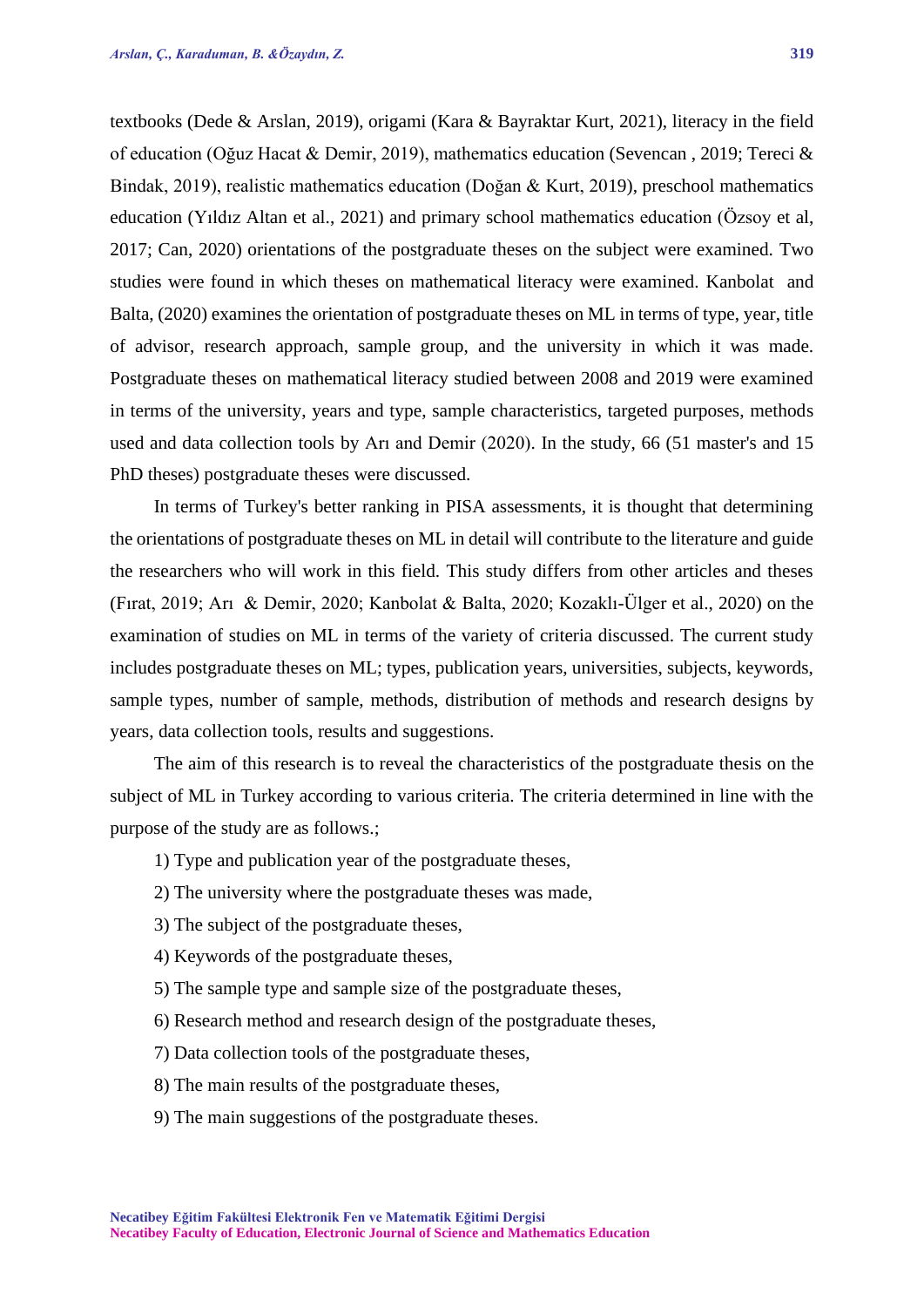#### **Method**

# *Research Design*

In the study, qualitative research method was preferred since it was aimed to reveal the characteristics of the postgraduate theses on the subject of ML according to various criteria. Creswell (2012) defines qualitative research as a process of making sense of social life and human problems by questioning them with their own unique methods. In qualitative research, the researcher reads, codes and categorizes the data one by one. This reveals the results of the research based on the codes and categories it has obtained (Merriam, 2009).

In the research, the thematic analysis was carried out within the framework of the qualitative research approach, and the theses were examined and tried to be described within the framework of certain criteria. Thematic analysis includes studies focusing on the same subjects, examining, synthesizing and interpreting within the framework of certain themes or templates. It constitutes a rich source of reference for researchers, practitioners and policy makers in terms of revealing the common and similar aspects of studies that deal with a particular issue from different dimensions (Çalık, et al., 2005; Gül & Sözbilir, 2015).

# *Data Collection Process*

The documents to be included in the research were obtained by the researchers from the database of the National Theses Center of the Council of Higher Education between April 2020 and November 2020. During the search in the database, the terms "mathematical literacy" were used in Turkish and English, including all possible situations, including all situations where the term literacy was written adjacent and separately in Turkish. The theses made in the field of ML and which are open to use are as full text; the theses, which are closed to usage permission, were evaluated by using the summary text. Since the first postgraduate theses on the subject of ML was reached in 2003, the theses prepared from 2003 to the present were discussed. 74 postgraduate theses prepared within the framework of ML between the years 2003-2020 were included in the scope of this study and examined. Of these 74 postgraduate theses, 58 are master's thesis and 16 are PhD thesis.

# *Data Analysis*

Descriptive analysis was used in the analysis of the data obtained in this study. In descriptive analysis, the collected data is explained and interpreted in a systematic and clear way within the framework of predetermined themes. Descriptive analysis takes place in four stages (Yıldırım & Şimşek, 2016). Creating a framework for descriptive analysis, 2. Processing the data according to the thematic framework, 3. Defining the findings, 4. Interpreting the findings.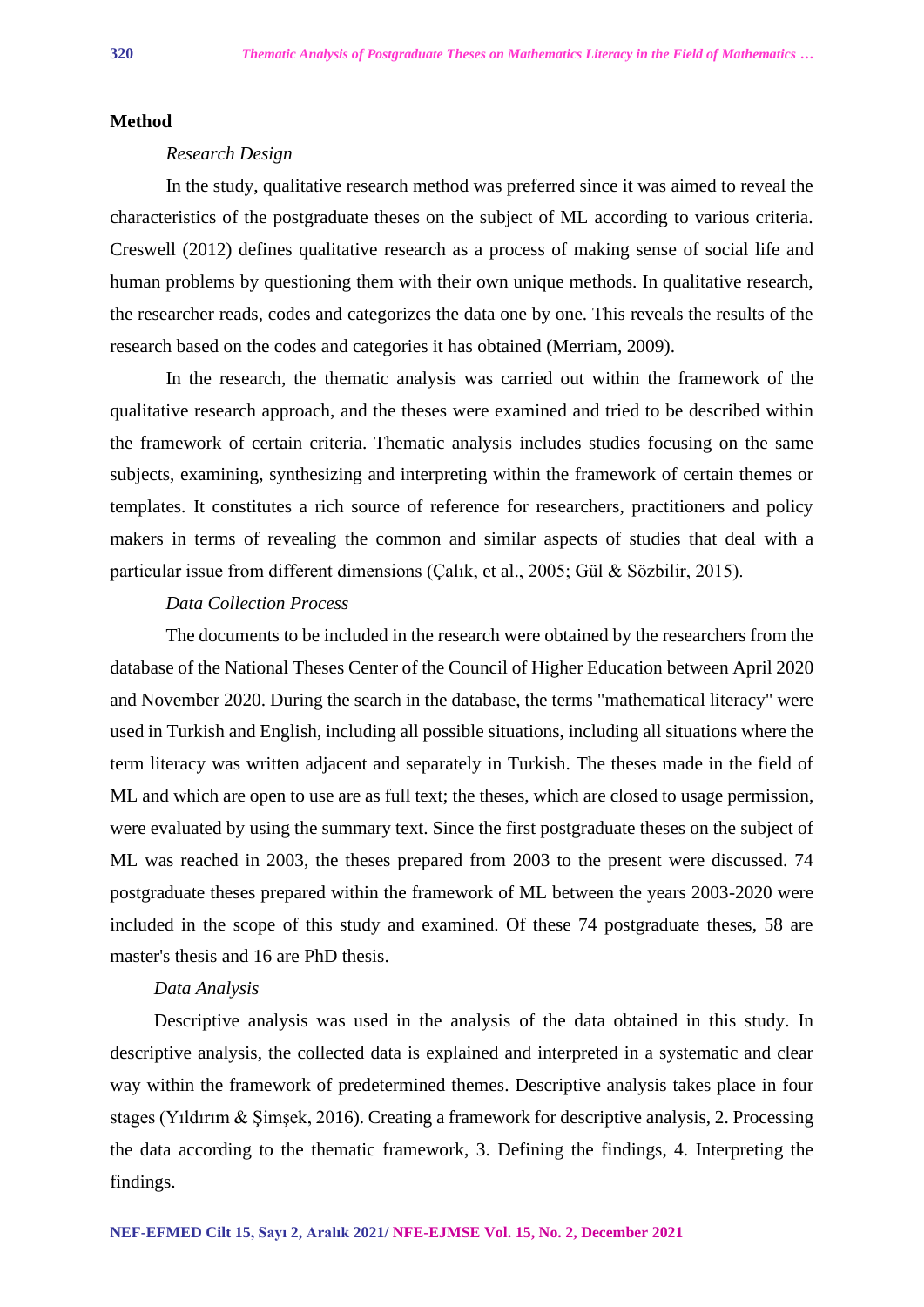In this direction, the data of the study were organized under a total of nine themes: "type and publication year of the postgraduate theses, the university, its subject, keywords, sample type and sample size, research method and research design, data collection tools, main results and main suggestions". The documents obtained were evaluated according to the determined criteria. Frequency (f) and percentage (%) values are shown by creating tables in a systematic and clear way. The analysis of the data was completed by interpreting the identified findings.

The data obtained from a total of 74 postgraduate these included in the analysis were analyzed using descriptive analysis and content analysis methods. General information, expressed as general features, was subjected to descriptive analysis, and content features were subjected to content analysis. Descriptive analysis, percentages and frequencies of data; content analysis, on the other hand, involves coding the data first and then combining them under appropriate themes. In the final stage, frequencies and percentages were calculated for each analysis result.

The data obtained from a total of 74 postgraduate thesis included in the analysis were analyzed using descriptive analysis and content analysis methods. While information for general characteristics is given in the form of percentages and frequencies of the data as descriptive analysis; content analysis was used for data that were coded and placed in appropriate themes. Frequencies (f) and percentages (%) for each analysis result are calculated and presented in tables.

#### **Findings and Discussions**

In the findings section, theses related to ML; type and publication year, university, the subject of the theses, keywords, sample type and sample size, research method and design, data collection tools, main results and suggestions are listed in tables.

# *Findings Concerning the Types and Publication Years of Postgraduate Theses*

The findings regarding the distribution of the theses examined according to the postgraduate level and years are given in Table 1. When the findings were examined, it was found that the number of studies conducted at the master's level was higher than PhD thesis published on ML.

| <b>Theses Type</b>   |    | $\frac{6}{6}$ |
|----------------------|----|---------------|
| <b>Master Thesis</b> | 58 | 78,3          |
| <b>PhD</b> Thesis    | 16 | 21,7          |
| Total                |    | 17 Y N        |

**Table 1.** Frequencies of Postgraduate Theses According to Types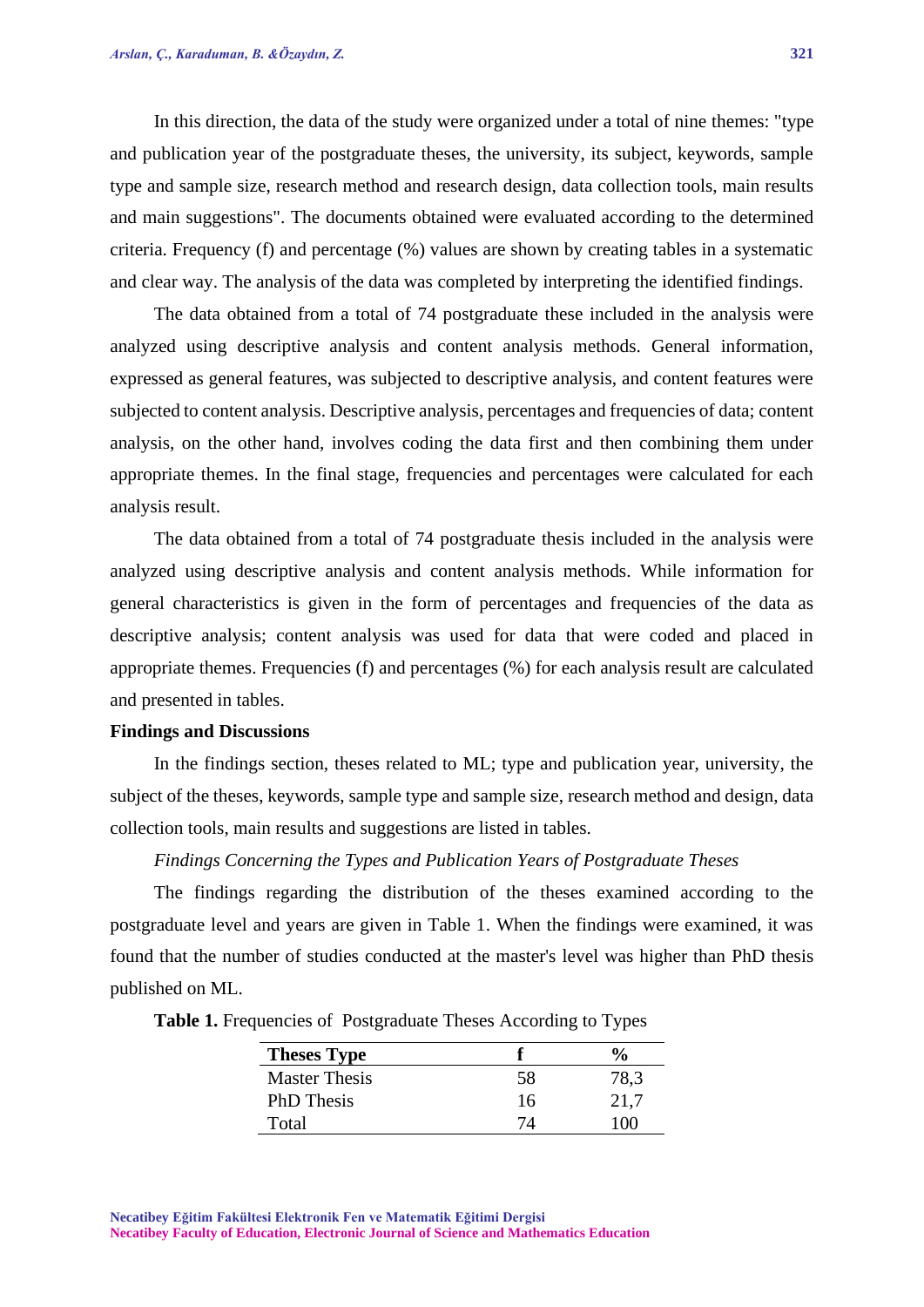When Table 2 is examined, it can be said that postgraduate theses related to ML have been prepared since 2003. In 2004, 2005, 2007 and 2010, there was no theses about ML.

| Total | $\boxed{1}$ |  |  |  |  |  |  | $ -$ 2 $-$ 3 2 $-$ 3 1 3 2 11 7 10 5 19 5 74 |  |  |
|-------|-------------|--|--|--|--|--|--|----------------------------------------------|--|--|

**Table 2.** Distribution of Postgraduate Theses in Terms of Types by Years

Except for the years 2004, 2005, 2007, 2010 and 2012, master's thesis on ML was prepared every year. The number of master's theses increased in 2015 and after the following two years showed the same course, there was a decrease in 2018 and in 2019, the number of master's theses on ML reached the highest point. In addition, most of the theses prepared on ML are master's theses.

There are almost no PhD thesis written between 2003 and 2013 (only one was written in 2006 and 2012). In recent years, it is seen that PhD thesis have been prepared regularly. Until the last month of the research survey, there is no PhD thesis in the field of ML in 2020. Graph 1 shows the distribution of postgraduate theses prepared on ML in terms of their types by years.

**Graph 1.** Distribution of Theses Prepared Regarding ML by Types by Years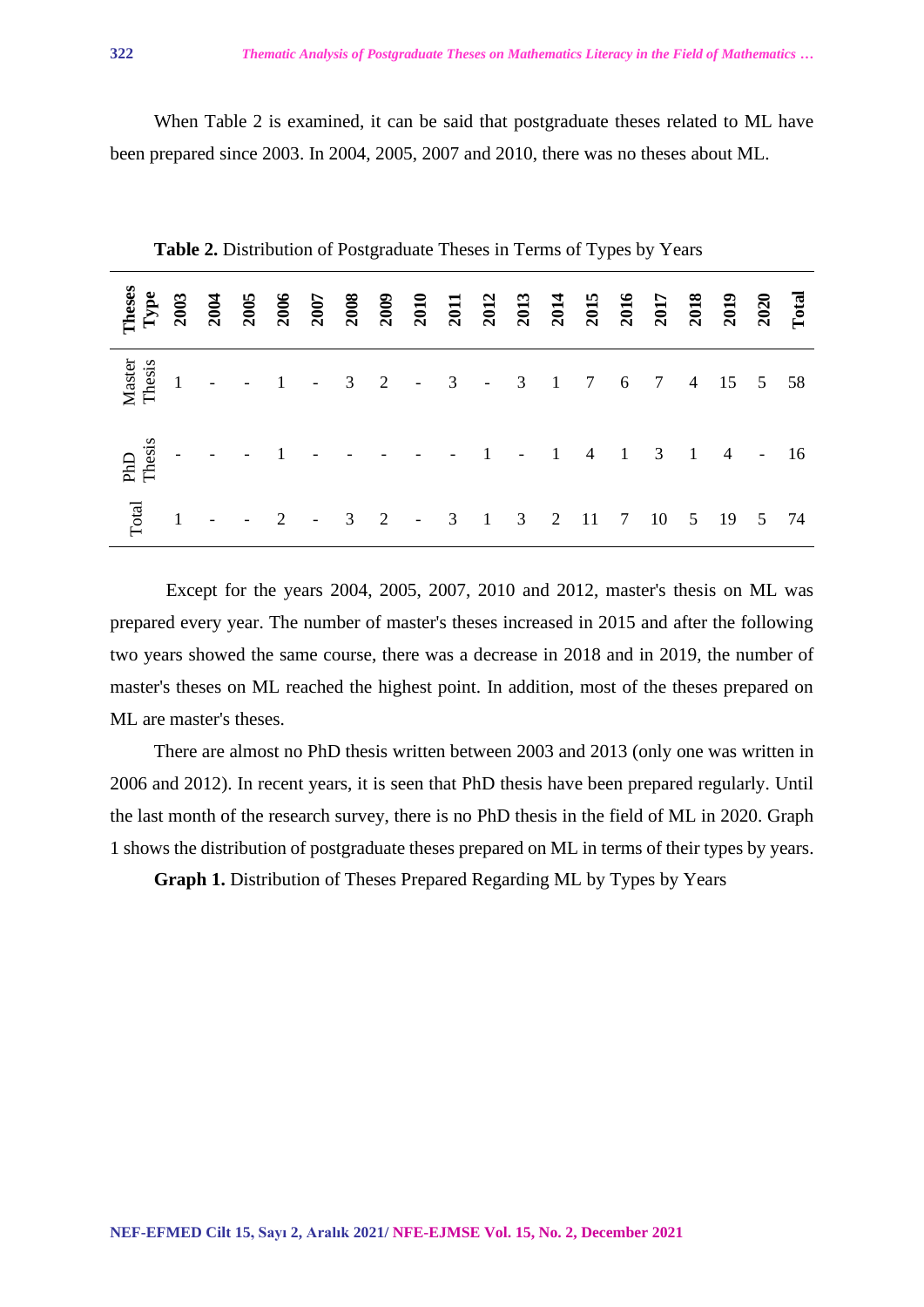

#### **Number of Graduate Theses by Years**

*Findings Regarding the Universities where Postgraduate Theses were Made* 

The frequencies of the universities in which the theses on ML were published are given in Table 3.

| Table 3. Distribution of Theses Prepared on ML by Universities |  |  |  |
|----------------------------------------------------------------|--|--|--|
|----------------------------------------------------------------|--|--|--|

| University                     | <b>Master</b><br>Theses (f) | <b>PhD Theses (f)</b> | <b>Total</b> |
|--------------------------------|-----------------------------|-----------------------|--------------|
| Ankara University              |                             |                       |              |
| <b>Balikesir University</b>    |                             |                       |              |
| <b>Bilkent University</b>      |                             |                       |              |
| Cukurova University            |                             |                       |              |
| Erzincan University            |                             |                       |              |
| Eskisehir Anadolu University   |                             |                       |              |
| Eskisehir Osmangazi University |                             |                       |              |
| <b>Firat University</b>        |                             |                       |              |
| Orta Dogu Teknik University    |                             |                       |              |
| <b>Uludag University</b>       |                             |                       | 9            |
| Total                          | 33                          | 13                    | 46           |

While showing the distribution of universities, those with a frequency of 3 and above are included in the table. It can be seen from Table 3 that the highest number of PhD theses were made in Eskişehir Anadolu University, and the highest number of master's theses were made in Bursa Uludağ University. Looking at the total column in the table, it is seen that the highest number of postgraduate theses related to ML were made in Uludağ University. Balıkesir University and Ankara University follow it.

# *Thematic Findings of the Subjects of Postgraduate Theses*

The thematic distribution of the subjects of the theses on ML is shown in Table 4. The data in this section are generally the information obtained from the title, problems and subproblems of the research.

**Table 4.** Thematic Distribution of the Subjects of the Theses on ML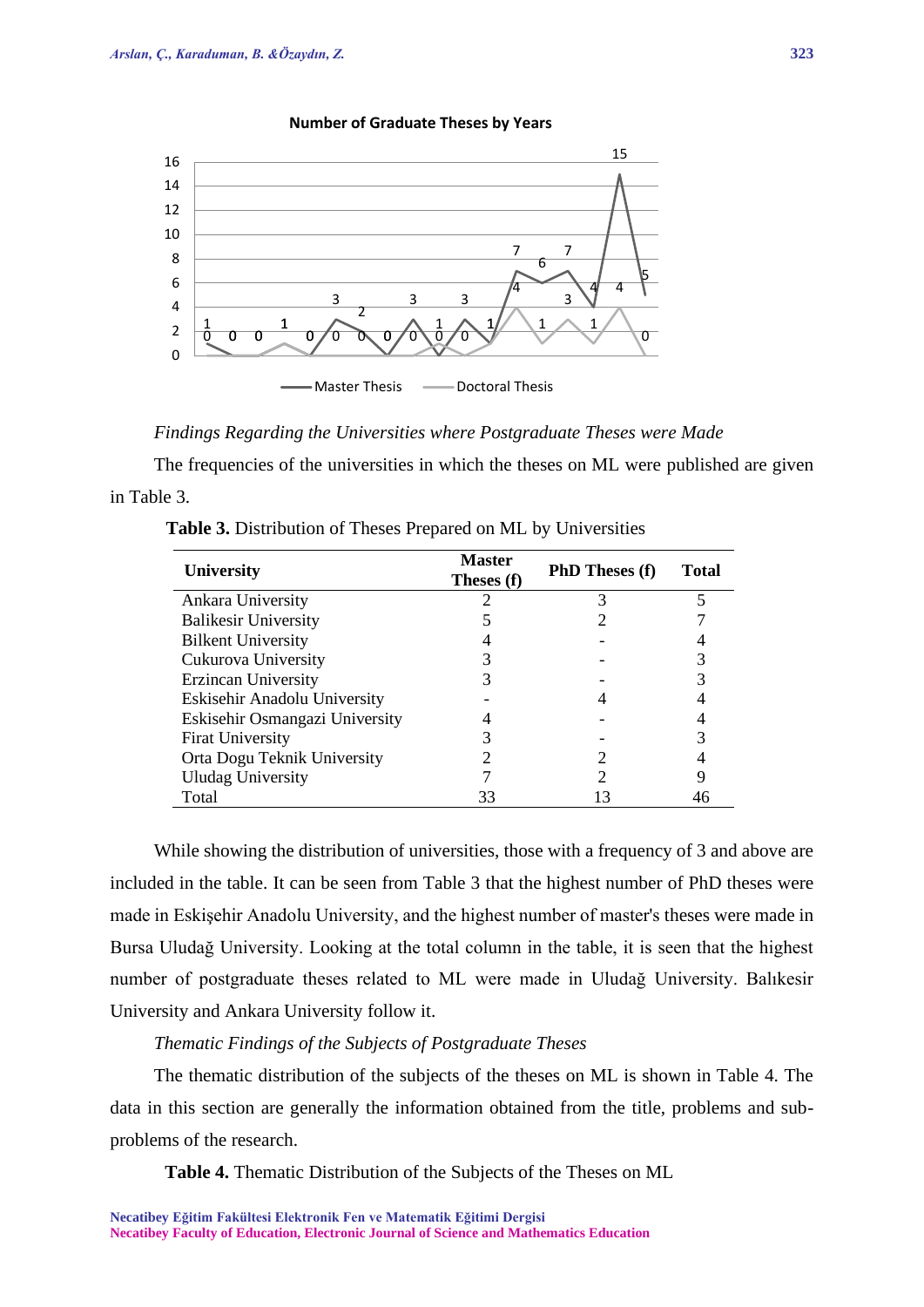| <b>Theme</b>                               |    | $\frac{0}{0}$ |
|--------------------------------------------|----|---------------|
| Visual ML                                  |    | 6,3           |
| <b>ML</b> Success                          | 8  | 7,3           |
| <b>ML</b> Education                        | 9  | 8,2           |
| Factors Affecting ML                       | 15 | 13,6          |
| Examining Different Subjects with ML       | 17 | 15,4          |
| ML Self-Efficacy                           | 10 | 9,0           |
| <b>ML</b> Attitude                         | 5  | 4,6           |
| ML and Computer Communication Technologies | 3  | 2,8           |
| ML and Mathematical Modeling               | 3  | 2,8           |
| ML and PISA                                | 25 | 22,7          |
| ML and Problem Solving                     | 8  | 7,3           |
| Total                                      |    | 100           |

According to Table 4, the themes most focused on by the subjects of ML theses are "Mathematics Literacy and PISA" and " Examining Different Subjects with ML". It is seen that the other themes on which the subjects of the prepared theses are most focused on are "Factors Affecting ML" and "ML Self-Efficacy". In addition to these, there are 7 different themes identified in the subjects of theses written on ML.

# *Findings on Keywords of Postgraduate Theses*

The keywords of the theses were considered important in terms of the emergence of the concepts associated with ML. Their thematic distribution is shown in Table 5.

| <b>Keywords</b>                | f   | $\frac{0}{0}$ |
|--------------------------------|-----|---------------|
| Thinking Styles-Paths          | 3   | 2,5           |
| Visual ML                      | 5   | 4,1           |
| <b>Mathematics Achievement</b> | 3   | 2,5           |
| Mathematics Education          | 10  | 8,3           |
| Mathematics Literacy           | 48  | 39,7          |
| Mathematical Literacy          | 4   | 3,3           |
| <b>Mathematical Modeling</b>   | 3   | 2,5           |
| Motivation                     | 3   | 2,5           |
| Literacy                       | 6   | 4,9           |
| Self-Efficacy Perception       |     | 3,3           |
| <b>PISA</b>                    | 23  | 19,0          |
| <b>PISA 2012</b>               | 5   | 4,1           |
| Problem Solving                | 4   | 3,3           |
| Total                          | 121 | 100           |

**Table 5.** Distribution of Theses Prepared on ML by Keywords

While the frequency of use of keywords is shown, those with a frequency of 3 and above are included in the table. Looking at the table, the keywords of "Mathematics Literacy" is included in more than half of the ML theses. The second keywords in terms of frequency of use was "PISA". The third place is the concept of "Mathematics Education".

*Findings Regarding the Sample Type and Sample Size of Postgraduate Theses*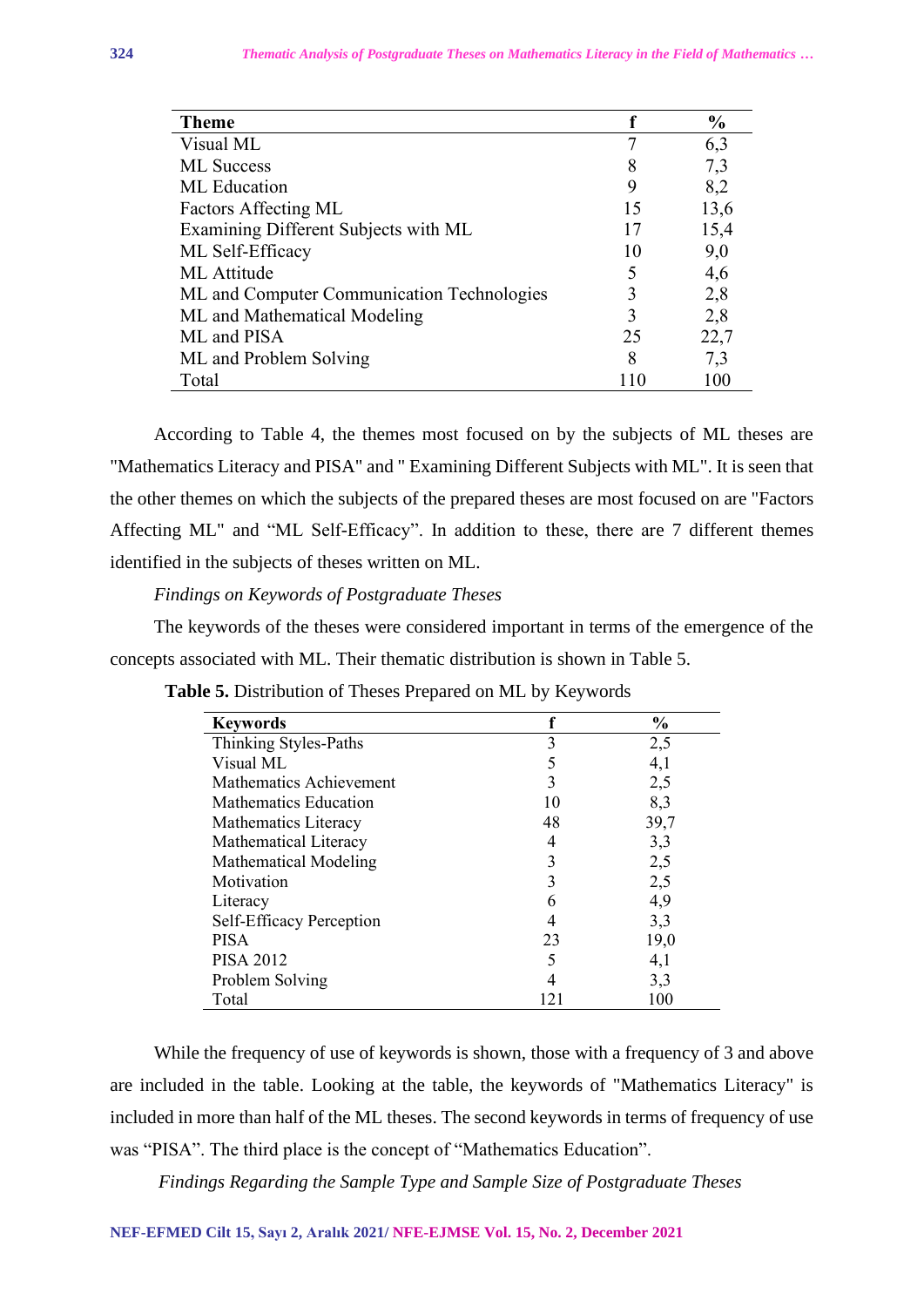The distribution of theses related to ML included in the research according to sample types is presented in Table 6.

| <b>Sample Types</b>      |                                                   | <b>Master Theses (f)</b> | <b>PhD Theses (f)</b> | <b>Total</b>   |
|--------------------------|---------------------------------------------------|--------------------------|-----------------------|----------------|
| Primary student          | Primary School-4                                  |                          |                       |                |
|                          | Middle School-6                                   | 5                        |                       | 5              |
| Middle school student    | Middle School-7                                   | h                        |                       |                |
|                          | Middle School-8                                   | 9                        |                       | 12             |
|                          | Middle School                                     |                          |                       | 4              |
| High school student      |                                                   | 4                        | 2                     | 6              |
|                          | Pre-service primary school<br>mathematics teacher | 3                        |                       | 3              |
| Undergraduate<br>student | Pre-service mathematics teacher                   |                          |                       |                |
|                          | Pre-service classroom teachers                    |                          |                       |                |
|                          | Other                                             |                          |                       |                |
| Teachers                 |                                                   |                          |                       |                |
| PISA Participants        |                                                   | 15                       | 5                     | 20             |
|                          | Adult                                             | 2                        |                       | $\mathfrak{D}$ |
| Other                    | No Sample                                         | h                        |                       |                |
|                          | Teacher + Student                                 |                          |                       |                |
| Total                    |                                                   | 58                       | 16                    | 74             |

**Table 6.** Distribution of Theses Prepared on ML by Sample types

When Table 6 is examined, it is seen that researches on ML are conducted according to different sample groups. The researches were mostly carried out with middle school students. This is followed by research with PISA participants and undergraduate students. It is noteworthy that very few studies have been conducted with primary school students, adults and teachers. The distribution of the theses prepared on ML according to the sample size is shown in Table 7.

**Table 7.** Distribution of Theses Prepared on ML by Sample Size

| <b>Sample Size</b>        | <b>Master Theses (f)</b> | <b>PhD Theses (f)</b>    | <b>Total</b> |
|---------------------------|--------------------------|--------------------------|--------------|
| Sample size not specified | 5                        | $\overline{4}$           | 9            |
| No Sample                 | 6                        | 1                        | 7            |
| $1-40$                    | 9                        | $\overline{4}$           | 12           |
| $41 - 100$                | 9                        | 1                        | 10           |
| 101-200                   | 5                        | $\overline{\phantom{a}}$ | 5            |
| 201-500                   | 11                       | $\overline{4}$           | 15           |
| 500 and over              | 13                       | $\overline{2}$           | 7            |
| Total                     | 58                       | 16                       | 74           |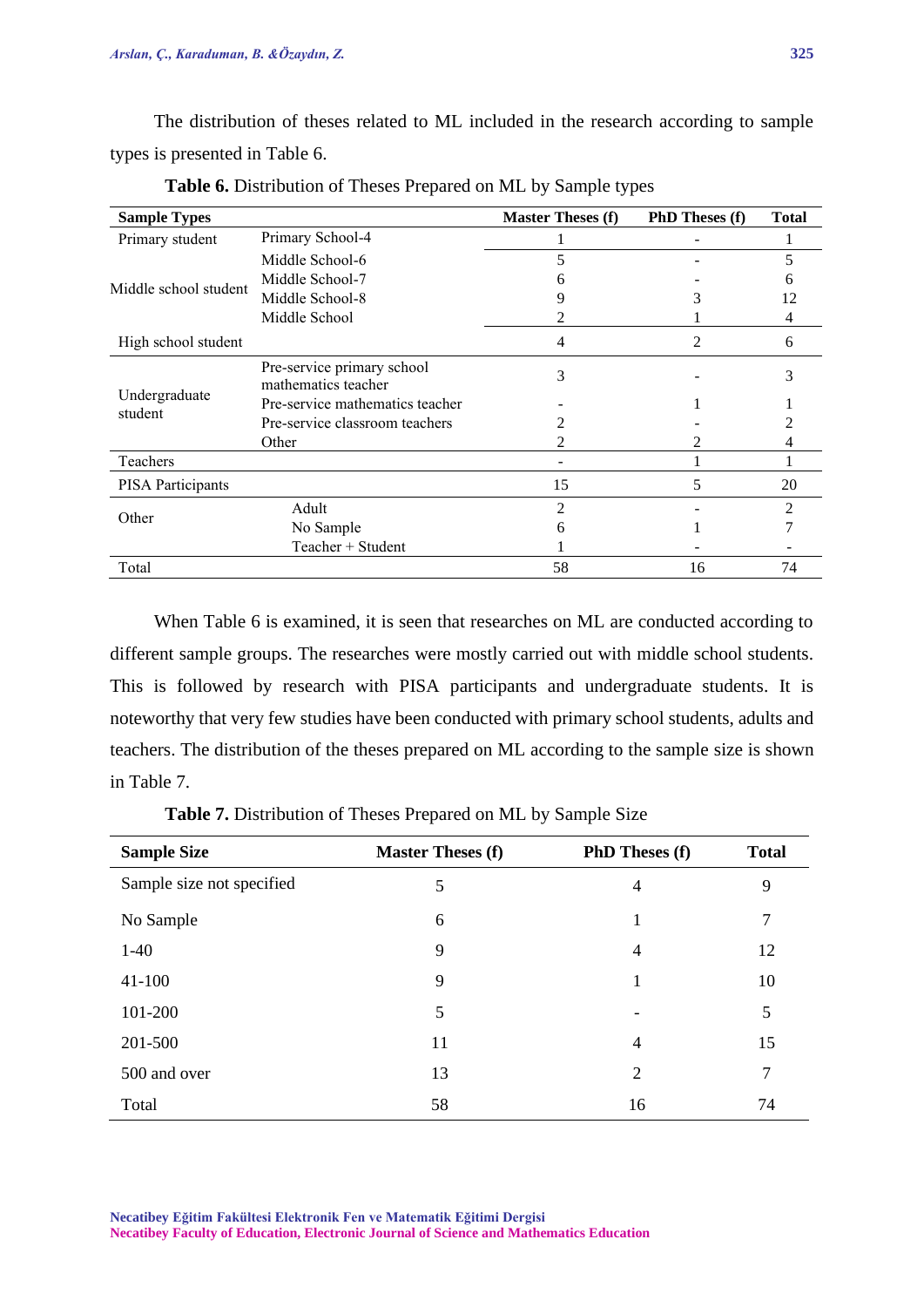It was seen that most of the master's theses prepared according to Table 7 were carried out with sample groups of more than 500. In addition, the sample size was not specified and studies without a sample were also conducted. In doctoral dissertations, on the other hand, it was mostly studied with sample groups between 1 and 40, between 201 and 500, and with sample groups whose sample size was not specified.

*Findings Concerning the Research Method and Design of Postgraduate Theses*

The distributions of the theses on ML according to the research method are given in Table 8 under four title.

| <b>Research Methods</b>                   | <b>Master Theses (f)</b> | <b>PhD</b> Theses (f) | Total |
|-------------------------------------------|--------------------------|-----------------------|-------|
| Quantitative Research Method              |                          |                       | 29    |
| Qualitative Research Method               |                          |                       | 19    |
| Mixed Research Method                     | 21                       |                       |       |
| Nested Patterns from Mixed Method Studies |                          |                       |       |
| Total                                     | 58                       |                       | 74    |

**Table 8.** Distribution of Theses Prepared on ML by Research Methods

ML theses were conducted using the "quantitative research method" at most. It is the "Mixed Research Method" following the "quantitative research method" as frequency. It is seen that the difference between "quantitative research method" and "mixed research method" is very small compared to the number of postgraduate theses. Looking at the table specifically for master's theses, it is seen that "quantitative research method" is used the most. In the master's theses, there is one theses in which the "nested mixed method" is used, which is not included in the quantitative, qualitative and mixed research method. Looking at the doctoral theses, it is seen that quantitative and qualitative research methods are equal in number (6 each).

The distribution of research methods of theses by years is given in Table 9.

| <b>Research Methods</b>                             | 2003 | 2006                        | 2008          | <b>2009</b> | 201 | 2012           | 2013           | 201                         | 201            | 201           | 201            | 201           | 201            | 202                         | Total |
|-----------------------------------------------------|------|-----------------------------|---------------|-------------|-----|----------------|----------------|-----------------------------|----------------|---------------|----------------|---------------|----------------|-----------------------------|-------|
| Quantitative Research<br>Method                     |      | $\mathcal{D}_{\mathcal{L}}$ | $\mathcal{D}$ |             | 2   |                |                | $\overline{\phantom{a}}$    | 5              | 2             | 5              |               | $\overline{4}$ | $\mathcal{D}_{\mathcal{L}}$ | 29    |
| Qualitative Research<br>Method                      |      |                             |               |             |     |                | $\sim$         | 1                           | $\mathfrak{D}$ | $\mathcal{L}$ | $\overline{2}$ | $\mathcal{D}$ | 5              | 3                           | 19    |
| Mixed Research<br>Method                            |      |                             |               |             |     | $\overline{a}$ | $\mathfrak{D}$ | $\overline{1}$              | $\overline{4}$ | 3             | 3              |               | 10             |                             | 25    |
| <b>Nested Patterns from</b><br>Mixed Method Studies |      |                             |               |             |     |                |                |                             |                |               |                |               |                |                             |       |
| Total                                               |      |                             | $\mathcal{R}$ |             | 3   |                | 3              | $\mathcal{D}_{\mathcal{A}}$ |                |               | 10             | 5             | 19             |                             | 74    |

**Table 9.** Distribution of Research Methods of Theses on by Years

Looking at Table 9, it is seen that the "quantitative research method" has been used since 2003. However, since there is no significant difference in the frequency of use compared to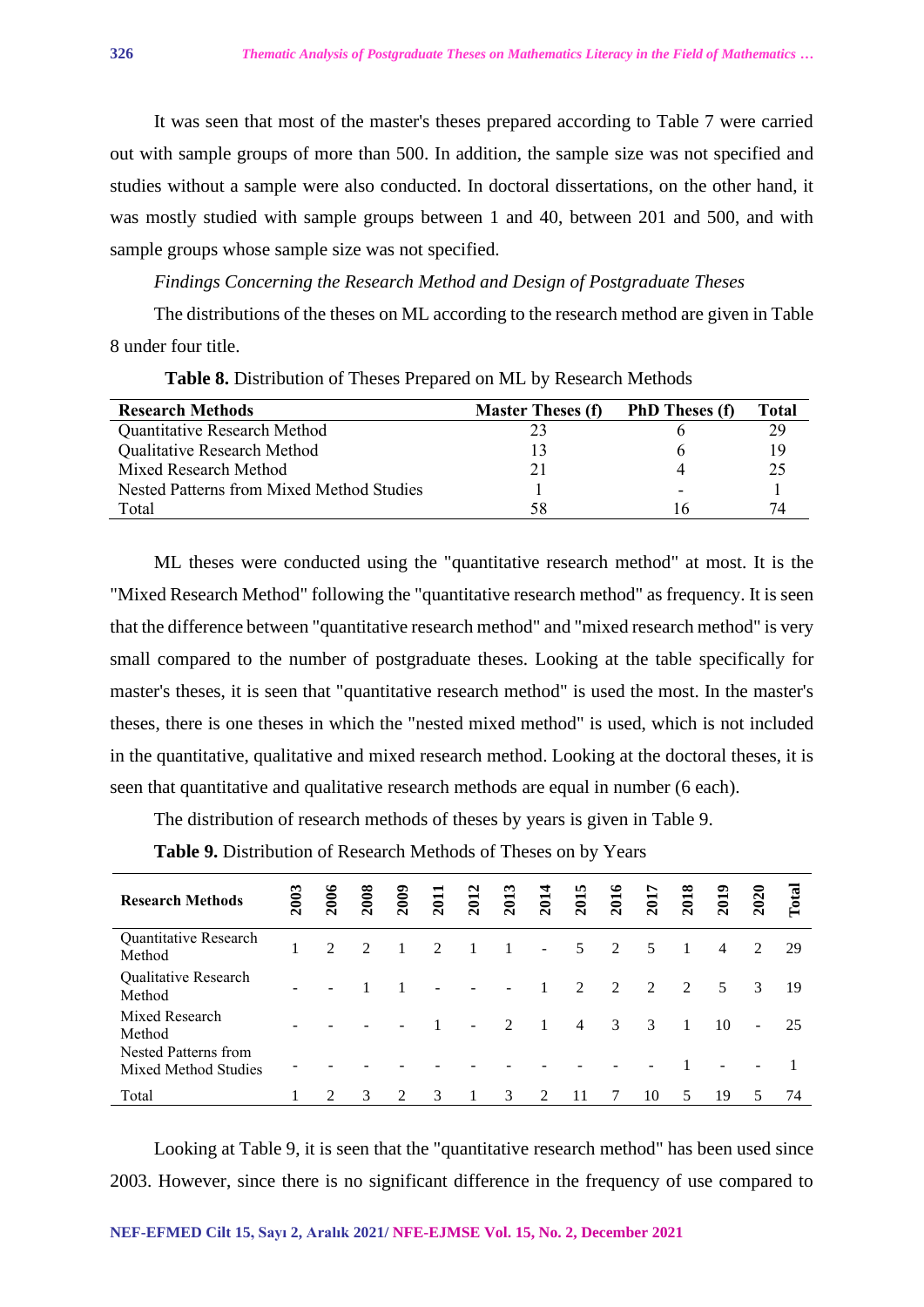years, there is a stability. "qualitative research method" has been used since 2008. While the frequency of use of the method is in the same line, an increase is observed in the frequency of use in 2019. "mixed research method" was used for the first time in 2011 in ML postgraduate theses. It is seen that the "mixed research method" has started to be used in ML theses mostly in recent years. The frequency of use of the "mixed research method" increased significantly in 2019.

| <b>Research Design</b>                    | <b>Master Theses (f)</b> | <b>PhD</b> Theses (f) | <b>Total</b> |
|-------------------------------------------|--------------------------|-----------------------|--------------|
| Descriptive Design                        |                          |                       |              |
| Descriptive Research                      | 3                        |                       |              |
| Descriptive Content Analysis              |                          |                       |              |
| Descriptive Survey Model                  |                          |                       |              |
| <b>Experimental Design</b>                |                          |                       | 8            |
| Document Analysis                         |                          |                       |              |
| Case Study                                | 4                        |                       |              |
| <b>Action Research Design</b>             | 2                        |                       |              |
| Nested Mixed Design                       |                          |                       |              |
| Relational Research Model                 | 2                        |                       |              |
| Relational Survey Model                   | 9                        |                       | 13           |
| Causal Comparative Research               |                          |                       |              |
| Descriptive Design of the Mixed Method    | 2                        |                       | 2            |
| <b>Exploratory Case Study Design</b>      |                          |                       |              |
| (Predictive) Correlational Research       | 3                        |                       |              |
| Causal Comparative Research Design        |                          |                       |              |
| Teaching Experiment Design                |                          | 3                     |              |
| <b>Segmentation Model</b>                 |                          |                       |              |
| <b>Survey Design</b>                      | 8                        | 3                     | 11           |
| Semi-Experimental Design                  |                          |                       |              |
| Horizontal And Vertical Comparison Design |                          |                       |              |
| Unspecified                               | 2                        |                       |              |
| Total                                     | 58                       | 16                    | 74           |

The distribution of theses on ML according to the research design is given in Table 10. **Table 10.** Distribution of Theses Prepared on ML by Research Design

ML theses were conducted using the "relational survey model" at most. This situation was the same in both master's theses and doctoral theses. The pattern, which ranks second in terms of frequency of use according to the research pattern in master's theses, is the "survey desing". In the third place is the "experimental design". The frequency difference between the patterns in these first three rows is very small (1 frequency difference). Survey design and teaching experiment design share the second place in doctoral theses.

The distribution of the research patterns of the theses on ML by years is given in Table 11.

Table 11. Distribution of research design of theses prepared on ML by years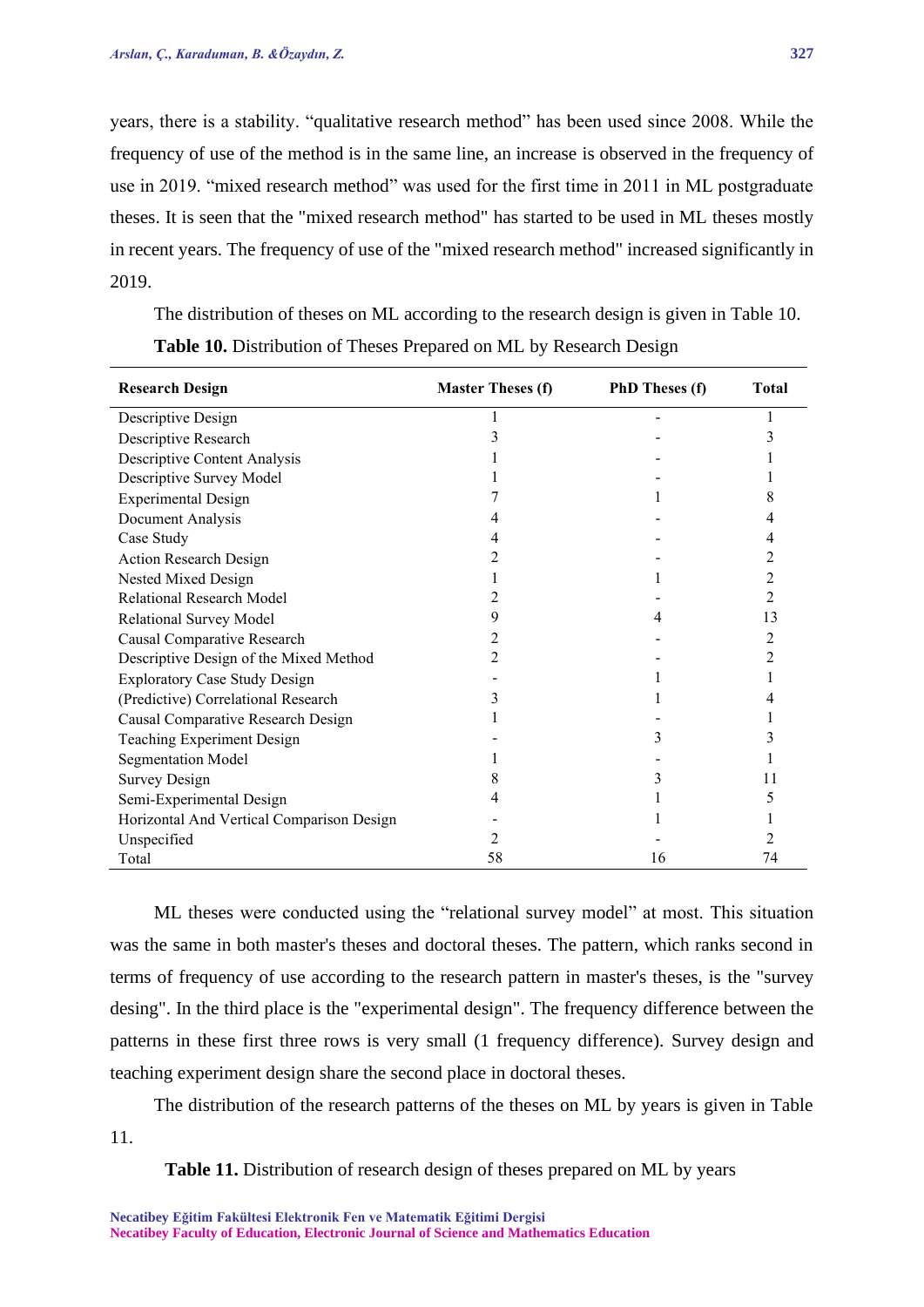| <b>Research Design</b>                    | <b>2003</b> | 2006 | 2008 | <b>2009</b> | 2011 | 2012 | 201                         | 201          | $\overline{201}$ | 2016 | $\overline{201}$ | 2018 | <b>2019</b>    | 2020                        | $\Gamma$ otal |
|-------------------------------------------|-------------|------|------|-------------|------|------|-----------------------------|--------------|------------------|------|------------------|------|----------------|-----------------------------|---------------|
| Descriptive Design                        |             |      |      |             |      |      |                             |              |                  |      |                  |      |                |                             |               |
| Descriptive Research                      |             |      |      |             |      |      |                             |              |                  |      |                  |      |                |                             | 3             |
| Descriptive Content Analysis              |             |      |      |             |      |      |                             |              |                  |      |                  |      |                |                             |               |
| Descriptive Survey Model                  |             |      |      |             |      |      |                             |              |                  |      |                  |      |                |                             |               |
| <b>Experimental Design</b>                |             |      |      |             |      |      |                             |              |                  |      | $\mathfrak{D}$   | 1    | 2              |                             | 8             |
| Document Analysis                         |             |      |      |             |      |      |                             |              |                  |      |                  |      | $\mathfrak{D}$ | $\mathcal{D}_{\mathcal{L}}$ |               |
| Case Study                                |             |      |      |             |      |      |                             |              |                  |      |                  |      | $\mathfrak{D}$ |                             |               |
| <b>Action Research Design</b>             |             |      |      |             |      |      |                             |              |                  |      |                  |      |                |                             |               |
| Nested Mixed Design                       |             |      |      |             |      |      |                             |              |                  |      |                  |      |                |                             |               |
| Relational Research Model                 |             |      |      |             |      |      |                             |              |                  |      |                  |      |                |                             |               |
| Relational Survey Model                   |             |      |      |             |      |      | $\mathcal{D}_{\mathcal{L}}$ | $\mathbf{1}$ | $\overline{2}$   | 1    |                  |      | 4              |                             | 13            |
| Causal Comparative Research               |             |      |      |             |      |      |                             |              |                  |      |                  |      |                |                             |               |
| Descriptive Design of the Mixed Method    |             |      |      |             |      |      |                             |              |                  |      |                  |      |                |                             |               |
| <b>Exploratory Case Study Design</b>      |             |      |      |             |      |      |                             |              |                  |      |                  |      |                |                             |               |
| (Predictive) Correlational Research       |             |      |      |             |      |      |                             |              |                  |      |                  |      |                |                             | 4             |
| Causal Comparative Research Design        |             |      |      |             |      |      |                             |              |                  |      |                  |      |                |                             |               |
| Teaching Experiment Design                |             |      |      |             |      |      |                             |              |                  |      |                  |      |                |                             | 3             |
| <b>Segmentation Model</b>                 |             |      |      |             |      |      |                             |              |                  |      |                  |      |                |                             |               |
| <b>Survey Design</b>                      |             |      |      |             |      |      |                             |              | 3                |      | $\mathfrak{D}$   |      |                |                             | 11            |
| Semi-Experimental Design                  |             |      |      |             |      |      |                             |              | 2                |      |                  |      |                |                             | 5             |
| Horizontal And Vertical Comparison Design |             |      |      |             |      |      |                             |              |                  |      |                  |      |                |                             |               |

Looking at the distribution of research designs by years, it is seen that the "Relational Survey Model" has been used since the first year when ML theses were written. It is seen that the oldest method used in ML postgraduate theses after the "Relational Survey Model" is the "Experimental Design". If we look at the table from the most recent date, two of the five postgraduate theses written in 2020 were prepared with the "Document Analysis" pattern. Four of the 19 postgraduate theses written in 2019 were prepared using the "Relational Survey Model".

# *Findings Regarding Data Collection Tools of Postgraduate Theses*

The distribution of theses prepared on ML according to data collection tools is shown in Table 12.

| Data collection tools                    | <b>Master Theses (f)</b> | <b>PhD Theses (f)</b> | <b>Total</b> |
|------------------------------------------|--------------------------|-----------------------|--------------|
| Questionnaire                            | 9                        | 3                     | 12           |
| Inventory                                | 3                        |                       | 3            |
| Scale                                    | 16                       | 3                     | 19           |
| Test                                     | 30                       |                       | 37           |
| Form                                     | 15                       |                       | 16           |
| Document                                 | $\overline{4}$           | 4                     | 8            |
| Interview (Interview) Form or Interviews | 10                       | 5                     | 15           |
| <b>PISA Questions - Data</b>             | 6                        | 2                     | 8            |
| Total                                    | 93                       | 25                    | 118          |

| Table 12. Distribution of Theses Prepared on ML by Data Collection Tools |  |  |  |  |
|--------------------------------------------------------------------------|--|--|--|--|
|--------------------------------------------------------------------------|--|--|--|--|

#### **NEF-EFMED Cilt 15, Sayı 2, Aralık 2021/ NFE-EJMSE Vol. 15, No. 2, December 2021**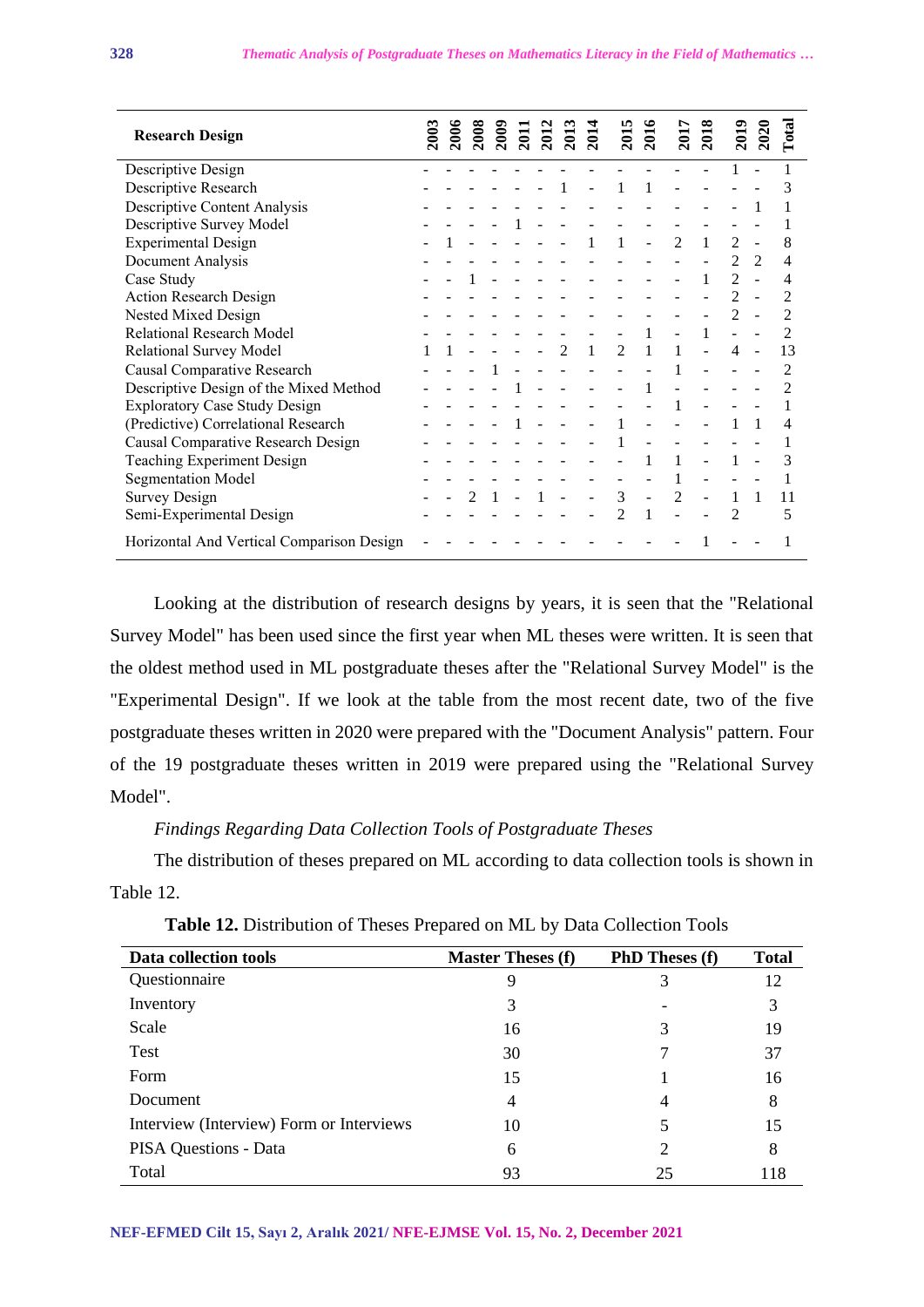When Table 12 is examined, it is seen that many different data collection tools are used in theses prepared on ML. Considering the data collection tools used, data was collected mostly with the test technique. Also; scales, forms and interviews are other frequently used data collection tools. Considering all data collection tools, data was collected with the least inventory.

### *Findings Concerning the Results of Postgraduate Theses*

The distribution of the results of the theses on ML is given in Table 13 under five theme. **Table 13.** Distribution of Theses Prepared on ML by Results

| Theme                                          | Category                               | f  | $\frac{0}{0}$ |
|------------------------------------------------|----------------------------------------|----|---------------|
| Factors Increasing ML<br><b>Success</b>        | -Technology                            |    | 19,8          |
|                                                | -Mathematics Literacy Education        |    |               |
|                                                | -Curriculum Arrangement                |    |               |
|                                                | -Valuing Mathematics                   | 19 |               |
|                                                | -Developing a Positive Attitude        |    |               |
|                                                | -Mathematical Modeling Training        |    |               |
|                                                | -Using Mathematical Tools              |    |               |
|                                                | -Demographic features                  |    |               |
|                                                | -School Type                           |    | 50,0          |
|                                                | -Classroom Management                  |    |               |
|                                                | -Active Participation                  | 48 |               |
| Variables Affecting ML                         | -Belief in Self-Efficacy               |    |               |
|                                                | -Geographical Location                 |    |               |
|                                                | -Teacher-Student Relationship          |    |               |
|                                                | -Study Habits                          |    |               |
| Behaviors Observed in the<br><b>ML</b> Process | -Difficulties Encountered              |    |               |
|                                                | -Observed Process Skills               | 6  | 6,2           |
|                                                | -Observed Misconceptions               |    |               |
|                                                | -Using Measuring Tools                 |    | 24,0          |
| Determining ML                                 | -Observing Mathematical Process Skills | 23 |               |
| <b>Achievement Level</b>                       | -Using Special Statistical Methods     |    |               |
|                                                | -Using Special Measuring Tools         |    |               |
| Total                                          |                                        | 96 | 100           |

A thesis is not included in only one theme. More than one theme can be found as a result of a thesis. Looking at the table, it is seen that the results under the theme of "variables affecting ml" are found in more than half of the ML theses. In addition, the results related to "determination of ml achievement level" and "factors that increase ml success" are also given a lot. In the theme of "behaviors observed in the ML process", relatively few frequencies are seen compared to other themes.

*Findings Concerning the Suggestions of Postgraduate Theses*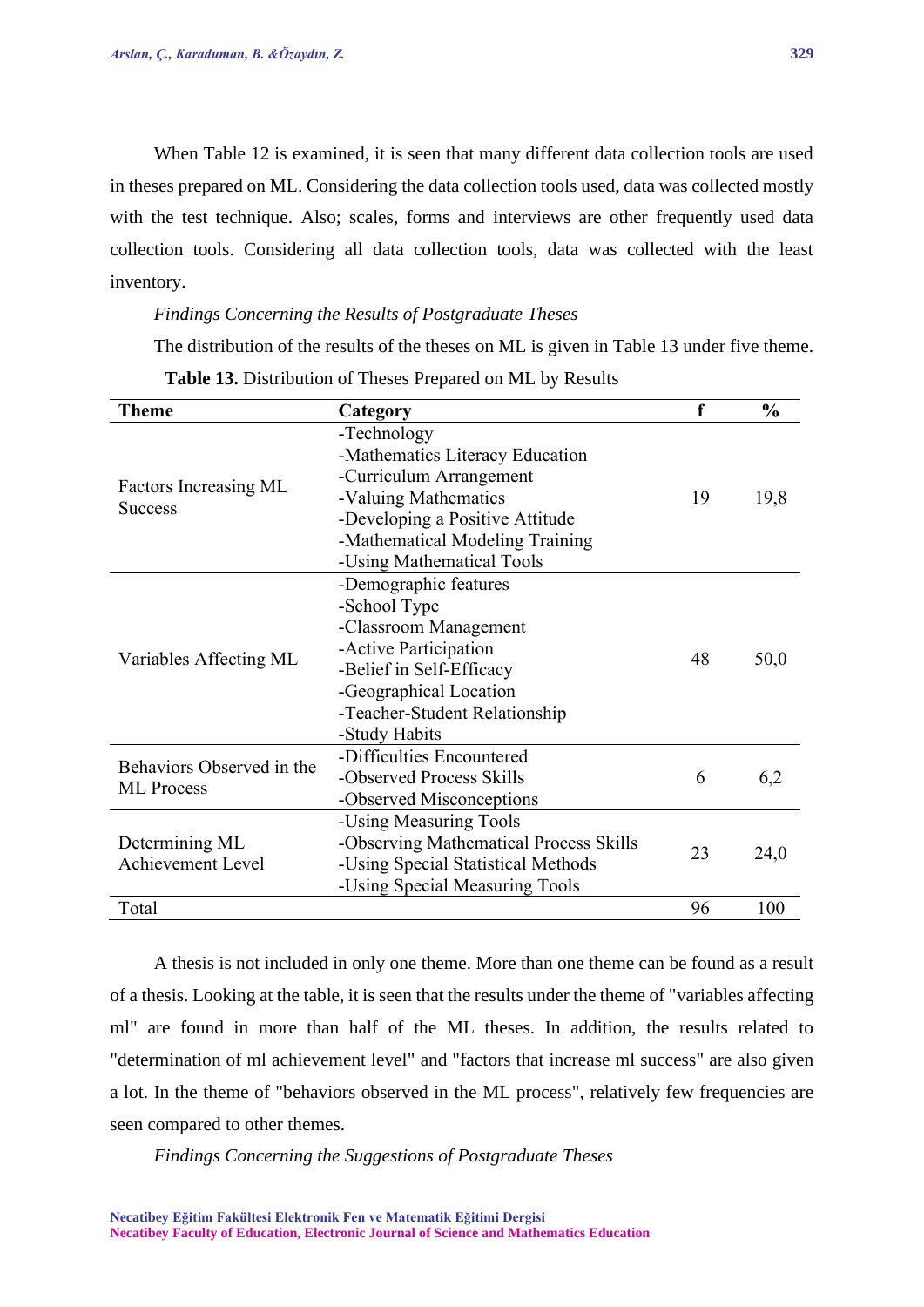The distributions of the theses on ML regarding their suggestions are given in Table 14 under five thematic title.

| <b>Theme</b>                               | Category                                                                                                                                                                                                                                                            |     | $\frac{0}{0}$ |
|--------------------------------------------|---------------------------------------------------------------------------------------------------------------------------------------------------------------------------------------------------------------------------------------------------------------------|-----|---------------|
| Academic<br>Suggestions                    | -Examination of Mathematical Processes<br>-Examination of Mathematical Literacy Levels<br>-Working with Different Samples<br>-Using Different Measuring Tools<br>-Comparing Mathematics Literacy by Countries<br>-Comparing Mathematics Literacy Among School Types | 63  | 43,1          |
| Suggestions for<br><b>Students</b>         | -Solving ML Problems<br>-ML Education<br>-Using Technology                                                                                                                                                                                                          | 15  | 10,3          |
| Suggestions for<br>Teachers                | -ML Education<br>-Self Assessment                                                                                                                                                                                                                                   | 20  | 13,7          |
| Suggestions for<br>the Teaching<br>Process | -Variables Influencing ML<br>-Adult Education<br>-Material Enrichment<br>-Enriching Teaching Methods and Techniques                                                                                                                                                 | 22  | 15,1          |
| Suggestions for<br>the Curriculum          | -Increasing the Mathematics Applications Lesson<br>-Updating Textbooks                                                                                                                                                                                              | 26  | 17,8          |
| Total                                      |                                                                                                                                                                                                                                                                     | 146 | 100           |

**Table 14.** Distribution of Theses Prepared on ML by Suggestions

A theses is not included in only one theme. More than one theme can be found in a theses proposal. Looking at the table, it is seen that ML theses have the most "Academic Suggestions" while making suggestions. The second group of suggestions in terms of frequency among the suggestions addressed by ML theses is "suggestions for the curriculum". There is very little (two frequencies) difference in frequency between "suggestions for teachers" and "suggestions for teaching process". In almost the same number of theses, suggestions were made for the teacher and the teaching process. "suggestions for students" are the least in number.

# **Conclusions and Suggestions**

The aim of this study was to examine the postgraduate theses conducted in Turkey on mathematical literacy, which is heavily included in the education system of countries with PISA exams, according to the determined variables, and to provide researchers with an idea for new studies. In line with the purpose of the study, 74 postgraduate theses on ML conducted between 2003 and 2020 were examined. It was determined that 58 of the postgraduate theses examined in the research were master's and 16 of them were PhD theses. Since the number of master's programs in education in Turkey is higher than doctoral programs, it is an expected result that there are more master's theses. Sevencan (2019), in his study examining postgraduate theses in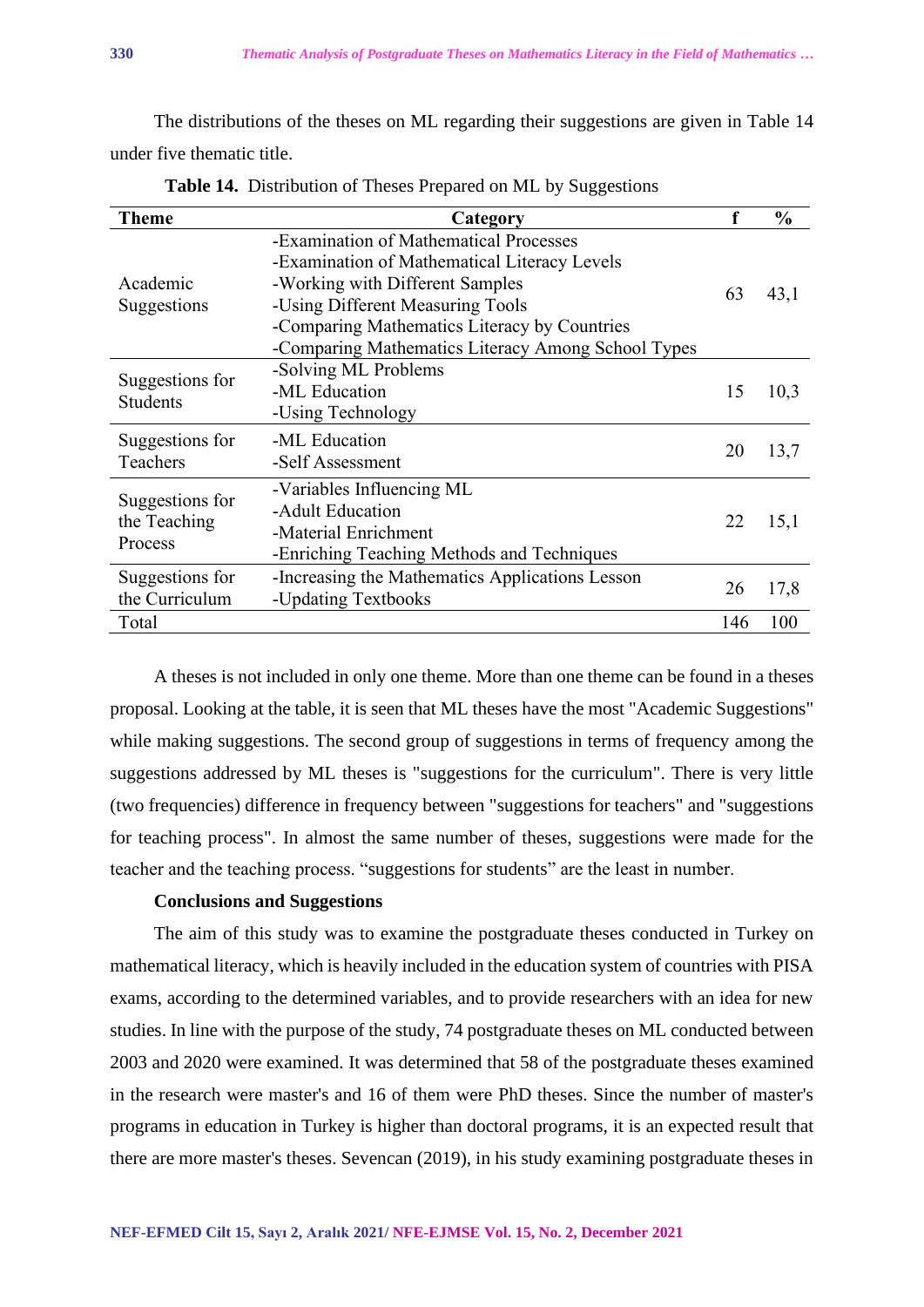the field of mathematics education in Turkey between the years 2000-2016, stated that approximately 80% of 1276 theses consisted of master's theses. Similarly, Tereci and Bindak (2019), in their study examining postgraduate theses in the field of mathematics education in Turkey between 2010 and 2017, revealed that approximately 81% of 602 theses were master's theses. The result that 78% of the postgraduate theses in the field of ML are at the master's level, is in line with these results.

Distribution of postgraduate theses on ML by years showed that most of the theses published between 2003-2020 were made after 2015. Similarly, Şahin and Başgül (2020), in their study in which they examined a total of 109 postgraduate theses conducted between 2003- 2018 in order to reveal the trends of the postgraduate theses related to the PISA exam in Turkey, found that the most thesis related to PISA was made in 2015, and that the most of the theses conducted on mathematical literacy.

It is seen that there are 10 universities in Turkey that produce three or more postgraduate theses on ML. It is seen that the highest number of doctoral theses were made in Eskişehir Anadolu University, and the highest number of master's theses were made in Uludağ University. When looking at the postgraduate theses related to ML without separating them based on their types, it is seen that they are mostly prepared in Uludağ University, followed by Balıkesir University and Ankara University. It has been determined that most of the postgraduate theses in the field of mathematics education between 2010-2017 and in the field of primary school mathematics education between 2005-2016 in Turkey were made in Gazi University (Tereci & Bindak (2019); Özsoy et al., 2017). When we look at the studies that consider the frequency of postgraduate thesis on university basis as a sub-problem, two studies that mention the frequency of doing three or more theses are included here. In the first study, Doğan and Kurt (2019) examined theses on realistic mathematics education, in three of 26 different universities; the second is Toptaş and Gözel's (2018) studies on mathematics anxiety, and four out of 29 different universities are in the scope of a subject. The fact that the number of studies in ten different universities is three or more can be considered as an indication that this subject is seriously considered in terms of graduate education.

When we look at the keywords of the postgraduate theses on ML, it is seen that the concept of "mathematical literacy" is used most frequently. This is followed by the keywords "PISA" and "mathematics education"; It is noteworthy that the keywords of "thinking stylespaths", "mathematics success", "mathematical modeling" and "motivation" are few in number. It is a predictable result that the keywords of "mathematical literacy" is used in all theses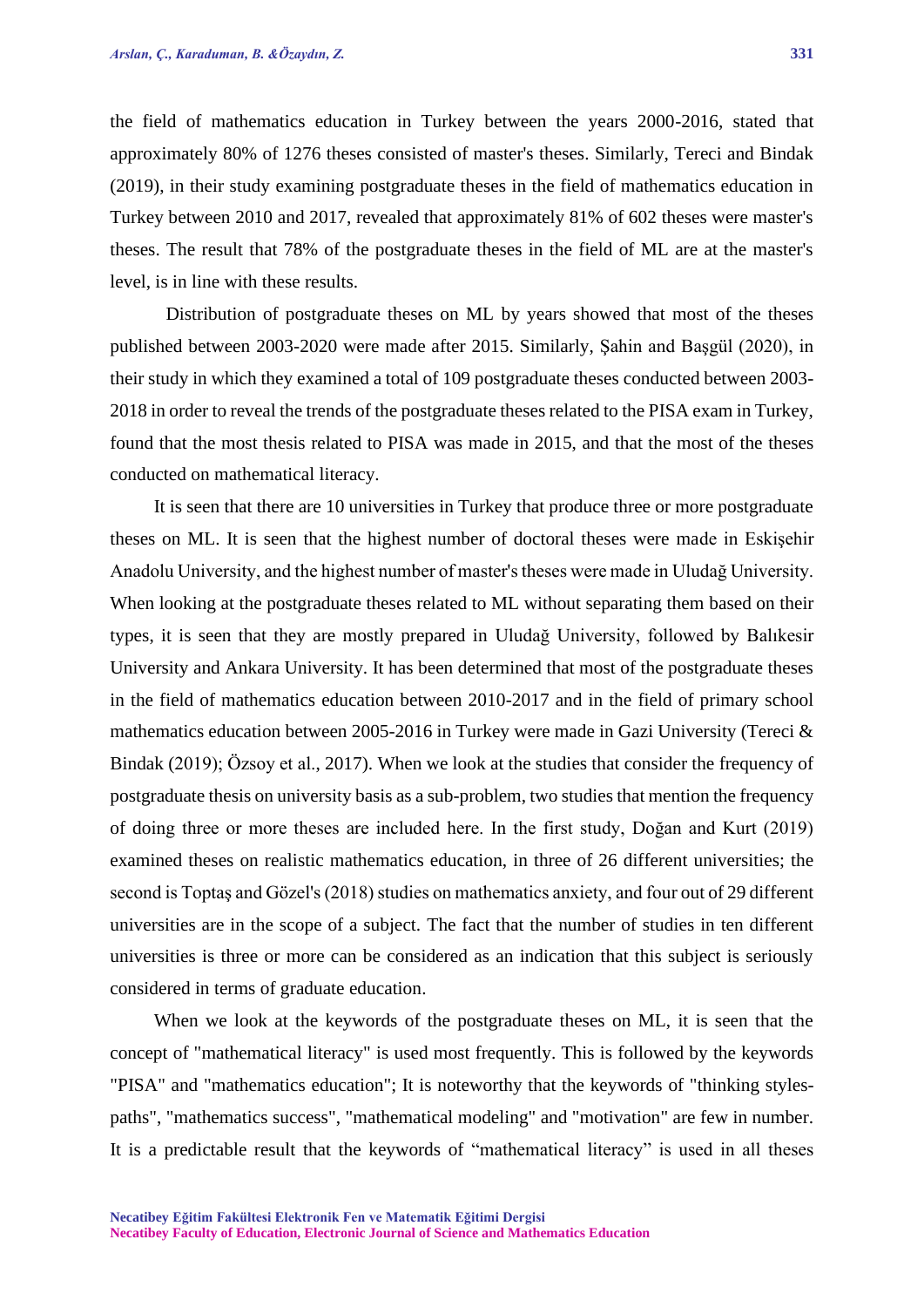focusing on ML. In addition, it was seen that the theses that were carried out using PISA data and that included "PISA" in their keywords mostly used PISA 2012 data.

Most of the postgraduate theses on mathematics literacy in the field of mathematics education in Turkey were conducted on middle school students. The following sample type is PISA participants and undergraduate students. When the postgraduate theses on ML are examined according to the sample size; It has been seen that the number of studies conducted with more than 500 participants in master's theses is high. It is thought that the frequent use of PISA data in theses has an effect on the number of studies conducted with more than 500 participants. The sample size of the studies show sufficient diversity.

When we look at the research methods of postgraduate theses on ML, it is seen that the most widely used method is the quantitative research method, followed by the mixed research method. It has been observed that the "quantitative research method" has been preferred since 2003. "mixed research method" was used for the first time in 2011 in ML postgraduate theses. It is seen that the "mixed research method" has started to be used in ML theses mostly in recent years.

The most commonly used research design in postgraduate theses on ML is the "relational survey model". It is seen that "survey design" and "experimental design" follow this in master's theses. It is seen that "survey design and teaching experiment design" are used in doctoral theses. Özsoy et al. (2017) found that the most commonly used research design is the survey design in their studies where they examined the research tendencies of postgraduate theses in the field of primary school mathematics education. Karagöz and Şahin Çakır (2021), on the other hand, in their study in which they examined model and modeling theses conducted in Turkey, concluded that quasi-experimental design was mostly used as a research model in theses.

When the postgraduate theses on ML are examined within the scope of data collection tools, it is seen that the test technique is used the most. After the test technique, scale, form and interviews were preferred; it is seen that the inventory is used at least. Similarly, Coşkun and Soylu (2021) found that tests were mostly used as a data collection tool in postgraduate theses on problem solving in the field of mathematics education in Turkey. In addition, Geçici and Türnüklü (2020) concluded that the most data was collected through interviews in theses on problem posing in Turkey.

While the findings related to the results of the ML theses mostly focused on the variables affecting ML, the level of success and the factors that increase success, it was seen that there was few data on the behaviors observed in the ML process. It is thought that the reason for this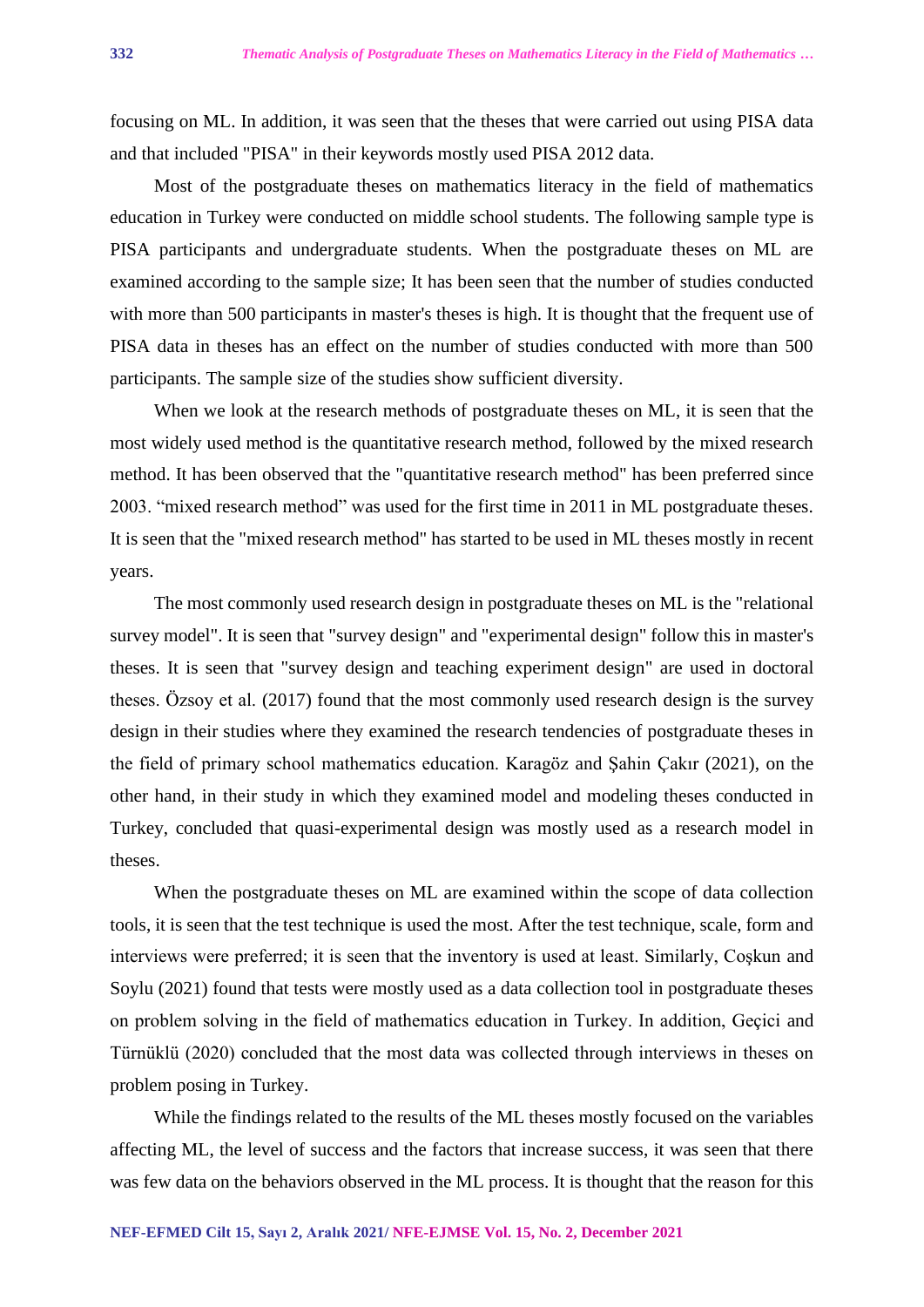may be the difficulty of interpreting and criticizing human behaviors. For the theses planned to be made on ML, studies that include the observation of the behaviors in the process may be preferred.

When the results are evaluated in general, middle school students are the most preferred sample type in postgraduate theses on mathematics education in the field of mathematics education in Turkey. The need for mathematically literate teachers to raise mathematically literate individuals, it can be recommended to increase the number of studies with teachers as a sample type in studies to be conducted in the field of ML.

It is seen that the highest number of PhD theses were made at Eskişehir Anadolu University, and the most number of master's theses were made at Bursa Uludağ University, therefore, considering the number of universities in our country, studies at the doctoral level on this subject are limited to some universities. It can be suggested that studies on this subject be extended to other universities as well. In the research, it was revealed that more master's thesis on the subject was made. In this direction, doctoral thesis supervisors can encourage their postgraduate students to work on ML.

It has been observed that almost half of the suggestions in the theses are academic suggestions. The least number of suggestions are those that are directly related to the student. Although the most frequently studied group as the study group is middle school students, the fact that the least suggestion is directly in the student theme can be considered as an indication that studies focusing on the process should be increased. Considering the importance of mathematical literacy for students, it is important to develop suggestions for students in studies that are thought to be carried out.

### **References**

Altun, M. (2020). *Matematik okuryazarlığı el kitabı.* Alfa Aktüel Akademi Yayıncılık.

- Altun, M., Aydın Gümüş, N., Akkaya, R., Bozkurt, I. & Kozaklı Ülger, T. (2018). Investigation of mathematics literacy skill levels of eighth grade students. *Journal of Science, Mathematics, Entrepreneurship and Technology Education*, *1*(1), 66-88.
- Arı, A. A., & Demir, B. (2020). Analysis of thesis in Turkey between the years 2008-2020 on mathematics literacy. *Sakarya University Journal of Education*, *10*(3), 667-685.
- Balta, M.A. & Kanbolat, O. (2020). The research of postgraduate thesis studies about mathematical literacy. *International Journal of Field Education Researches*, *1*(1), 1-16.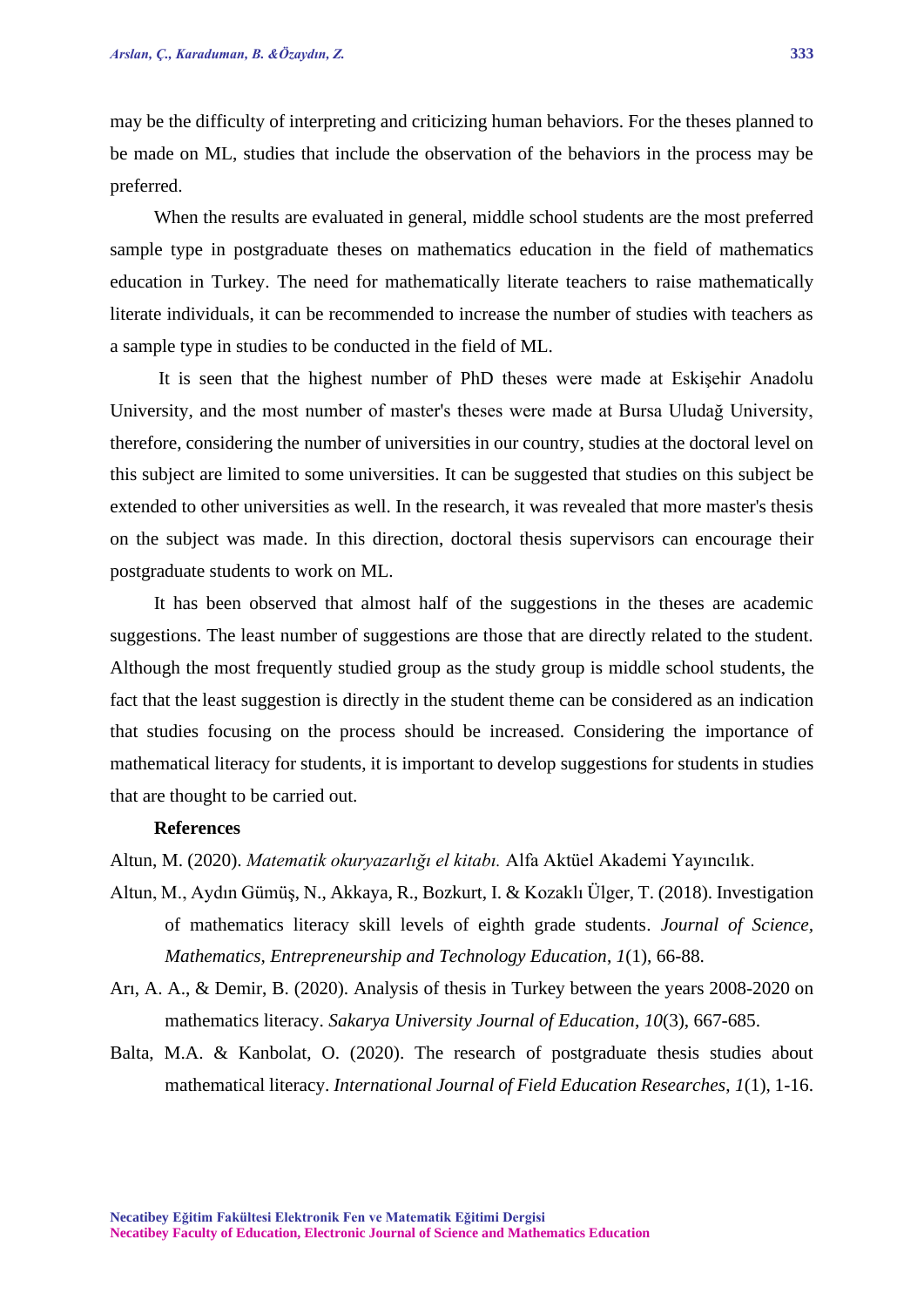- Çalık M., Ayas A., & Ebenezer J. V. (2005). A review of solution chemistry studies: insights into students' conceptions. *Journal of Science Education and Technology, 14*(1), 29– 50.
- Can, D. (2020). Mathematics education research tendencies in graduate theses on basic education. *Western Anatolia Journal of Educational Sciences, 11*(2), 410-427.
- Coşkun, A., & Soylu Y. (2021). A Content analysis of research for the problem-solving in mathematics education in Turkey. *International Journal of Educational Studies in Mathematics*, *8*(3), 230-251.
- Creswell, J. W. (2012). *Research design: qualitative, quantitative and mixed methods approaches*. CA: Sage.
- Dede, S. Ç. & Arslan, S. (2019). Review of the articles and thesis conducted on math textbooks in Turkey between 2002-2018. *Necatibey Faculty of Education Electronic Journal of Science and Mathematics Education, 13*(1), 176-195**.**
- Doğan, M. & Bayraktar Kurt, E. (2021). Origami in mathematics education: the research trends of the postgraduate theses. *Journal of International Social Research*, *14*(77), 874-885.
- Doğan, M. & Kurt, E. S. (2019). *An analysis of postgraduate thesis studies on realistic mathematics education*. Ondokuz Mayıs University 100th Year Education Symposium, Kocaeli, Türkiye.
- EARGED (2010). *PISA 2009 Project for international student assessment, national final report.* Education Research and Development Department Publications. Ministry of National Education.
- Er, G. (2019). *Analysis of postgraduate experimental thesis in mathematics education.*  [Unpublished doctoral dissertation]. Kastamonu University.
- Er, G. & Biber, A. Ç. (2020). Thematic and methodological trends in experimental pattern theses in the field of mathematics education. *Trakya Journal of Education, 10*(3), 995- 1006.
- Fırat, İ. (2019). *Investigation by the method of document analysis of studies on mathematics literacy in Turkey until 2020* [Unpublished master's dissertation]. Amasya University.
- Geçici, M. E. & Türnüklü, E. (2020). A Thematic analysis of the theses about problem posing in Turkish context. *International e-Journal of Educational Studies (IEJES*). *4*(7), 56-69.
- Gül, Ş. & Sözbilir, M. (2015). Thematic content analysis of scale development studies published in the field of science and mathematics education. *Education and Science, 40*(178), 85-102.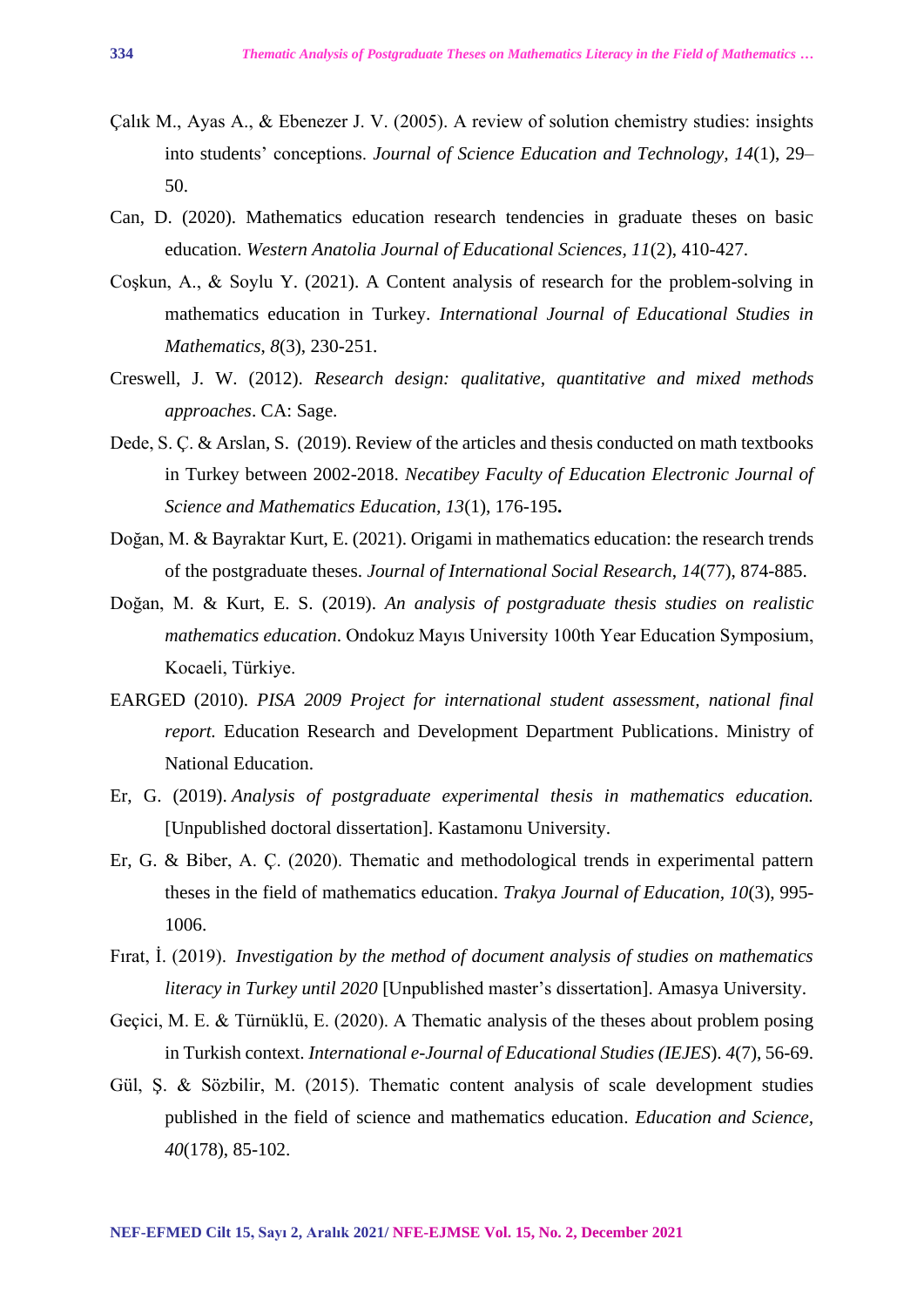- İpekoğlu, A., Kepceoğlu, İ. & Biber, A Ç. (2020). Thematic and methodological trends of graduate theses related to spatial ability: the case of Turkey. *International Journal of Contemporary Educational Studies (IntJCES), 6*(2), 681-699.
- Karagöz, B. & Şahin Çakır, Ç. (2021). Thematic examination of the thesis on model and modeling conducted in Turkey. *Karadeniz Sosyal Bilimler Dergisi, 13*(24), 206-230.
- Köprücü, M. (2020). *Descriptive content analysis of postgraduate theses on geometry misconceptions at secondary school level*. In International Marmara Social Sciences Congress (Autumn 2020), Türkiye.
- Kozaklı-Ülger, T. , Bozkurt, I., & Altun, M. (2020). Thematic analysis of articles focusing on mathematical literacy in mathematics teaching-learning process. *Education and Science*, *45*(201), 1-37.
- Merriam, S. B. (2009). *Qualitative research: A guide to design and ımplementation.* Jossey-Bass Inc: San Francisco.
- Ministry of National Education [MoNE]. (2016). *PISA 2015 National report.* Ankara.
- Ministry of National Education [MoNE]. (2019). *PISA 2018 Turkey preliminary report.* Ankara.
- OECD, (2013). *PISA 2012 Assessment and analytical framework. Mathematics, reading, science, problem solving and financial literacy.* Paris: PISA, OECD Publishing.
- Oğuz Hacat, S. & Demir, F.B. (2019). Analysis of postgraduate theses on literacy in the field of education. *Journal of Anatolian Cultural Research (JANCR)*, *3*(2), 116-145.
- Organisation for Economic Co-Operation and Development, (2016). *PISA 2015 assessment and analytical framework. Science, reading, mathematics and financial literacy.* Paris: OECD Publishing.
- Özsoy, G., Bayrak Özmutlu, E. & Gündüz, S.N. (2017). Investigation of the research trends in the field of primary school mathematics education on the basis of postgraduate thesis. *Ordu University Journal of Social Science Research, 7*(2), 199-219.
- Sevencan, A. (2019). *Investigation of theses and dissertations in the field of mathematics education in Turkey* [Unpublished master's dissertation]. Necmettin Erbakan University.
- Şahin, Ö. & Başgül, M. (2020). An examination of postgraduate theses on PISA by document analysis. *Adnan Menderes University Faculty of Education Journal of Educational Sciences*, 11(1), 50-66.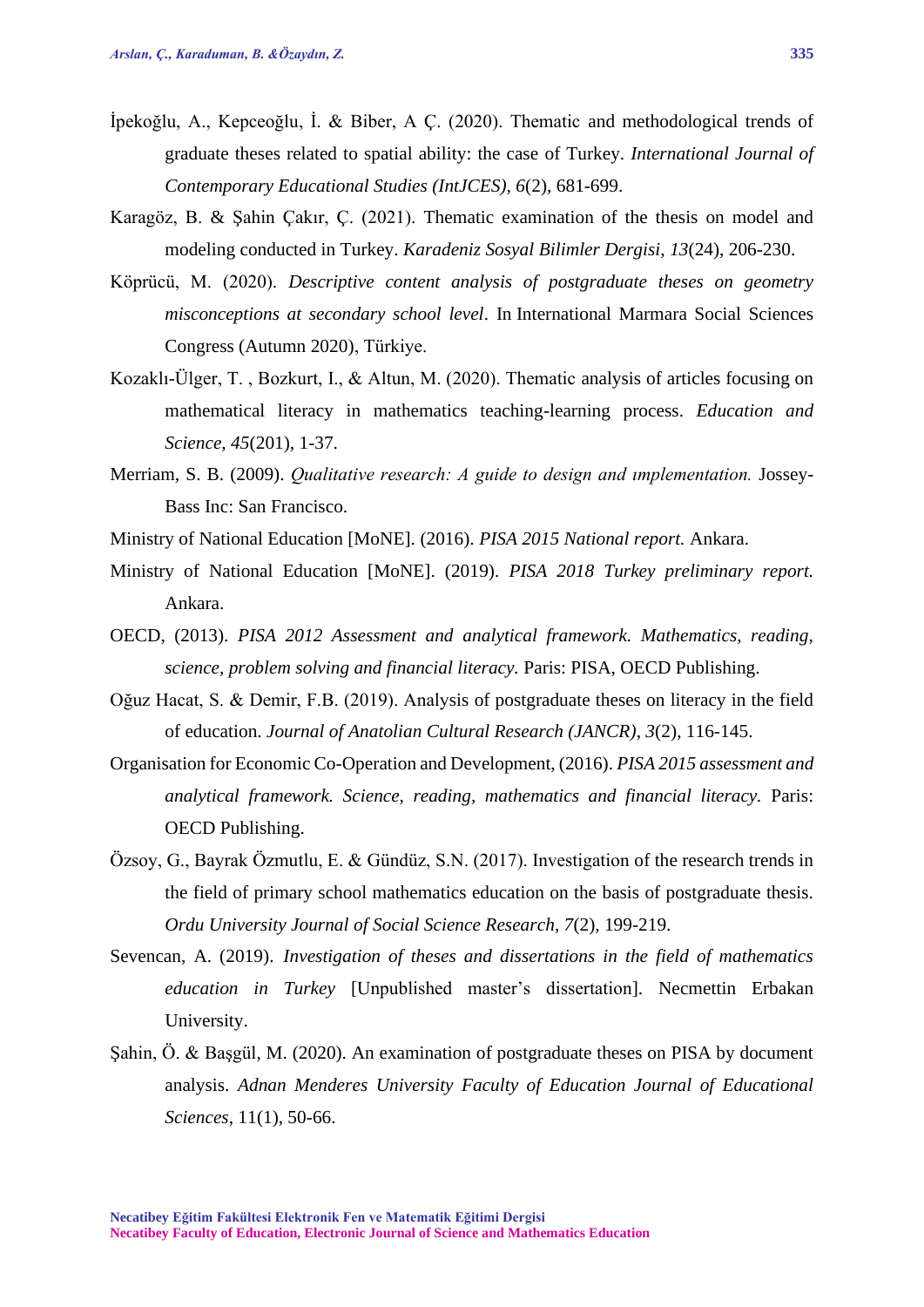- Şimşek, N. & Yaşar, A. (2019). Thematic and methodological trends of graduate theses on GeoGebra: a content analysis. *Turkish Journal of Computer and Mathematics Education, 10*(2), 290-313.
- Tabuk, M. (2019). Computer assisted mathematics teaching in dissertations: a meta synthesis study. *Journal of Theoretical Educational Science, 12*(2), 656-677.
- Tereci, A. & Bindak, R. (2019). Comparative analysis of post-graduate theses conducted between the years 2010-2017 in the field of mathematics education in Turkey according to certain standards. *MSKU Journal of Education, 6*(1), 40-55.
- Toptaş, V. & Gözel, E. (2018). The content analysis of the post-graduate theses concerning maths anxiety. *Journal of Educational Theory and Practice Research, 4*(3), 136-146.
- Yenilmez, K. & Sölpük, N. (2014). The examination of theses to relate with mathematics curriculum (2004-2013). *Journal of Research in Education and Teaching, 3*(2), 33-42.
- Yıldırım, A. & Şimşek, H. (2016). *Sosyal bilimlerde nitel araştırma yöntemleri***.** (Genişletilmiş 10. Baskı). Seçkin Yayınevi.
- Yıldız Altan, R. , Genç, H. & Dağlıoğlu, H. E. (2021). A content analysis on studies conducted on math education in preschool in Turkey. *OPUS International Journal of Society Researches*, *17*(33), 619-653.
- Yıldız, Ş. & Yenilmez, K. (2019). Thematic content analysis of graduate theses related to mathematical modelling. *Eskişehir Osmangazi University Journal of Social Sciences. 20* (Special Issue), 1-22.

# **Türkiye'de Matematik Eğitimi Alanında Yapılmış Matematik Okuryazarlığı İle İlgili Lisansüstü Tezlerin Tematik Analizi**

# **Özet:**

Bu çalışmanın amacı, Türkiye'de matematik okuryazarlığı konusunda yapılan lisansüstü tezlerin özelliklerini çeşitli ölçütlere göre ortaya koymaktır. Araştırmanın amacı doğrultusunda incelenen kriterler; lisansüstü tezin türü ve yayın yılı, yapıldığı üniversite, konusu, anahtar kavramları, örneklem türü ve örneklem sayısı, araştırma yöntemi ve araştırma deseni, veri toplama araçları, ana sonuçlar ve temel önerileri olarak belirlenmiştir. Araştırmada nitel araştırma yaklaşımlarından biri olan tematik analiz kullanılmıştır. Araştırmanın örneklemini Yükseköğretim Kurulu Ulusal Tez Merkezi resmi internet sitesinde kayıtlı 2003-2020 yılları arasında gerçekleşen eğitim alanında matematik okuryazarlığı ile ilgili 74 lisansüstü tez oluşturmaktadır. Bu çalışma, ele alınan kriterlerin niteliği ve çeşitliliği açısından matematik okuryazarlığı ile ilgili lisansüstü tezlerin incelenmesine ilişkin diğer makale ve tezlerden farklılık göstermektedir.

Anahtar kelimeler: Matematik okuryazarlığı, tematik analizi, matematik eğitimi, lisansüstü tez

**Geniş Özet**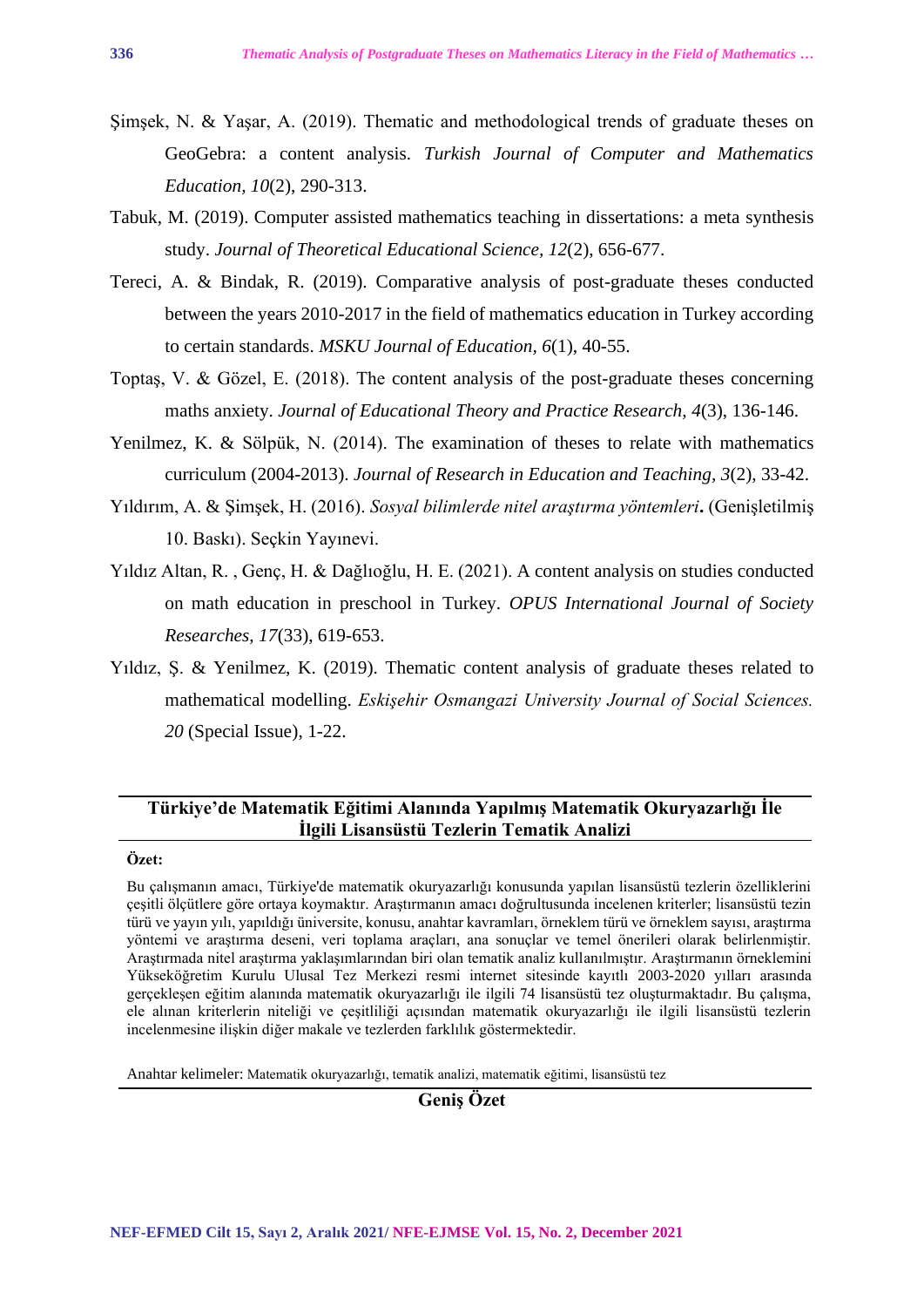### **Giriş**

Matematik okuryazarlığı, kişinin matematiği hayatımızda karşılaştığımız çeşitli durumlarda formüle etme, uygulama ve yorumlama basamaklarını kullanma kapasitesi olarak tanımlanır (Organisation for Economic Co-Operation and Development [OECD], 2016). Matematik Okuryazarlığı (MO) okul matematiği ile yaşam arasındaki kopukluğun artması üzerine gündeme gelmiş olup amacı, bilgiyi beceri ile bütünleştirmek sureti ile işe koşmak ve kullanılmasını sağlamaktır (Altun, 2020). Matematik okuryazarlığının okul matematiği ile olan ilişkisi göz önüne alındığında MEB kaynaklarında raporlanan matematik okuryazarlığı başarısının irdelenmesine gerek duyulmuştur. PISA 2015 uygulaması sonuçlarına göre Türkiye matematik başarısı bakımından 420 ortalama puan ile 72 ülke arasından 50. sırada yer almaktadır. 2015'de Türkiye'de alt düzeyde yer alan öğrenci oranı artmış, üst düzeyde yer alan öğrenci oranı ise azalmıştır (MEB, 2019). Türkiye, PISA 2018 araştırmasında 454 ortalama puan ile 79 ülke arasından 42.sırada yer almaktadır. PISA 2015 uygulamasında 420 olarak hesaplanan ortalama matematik puanının 2018 yılında 454'e çıkması Türkiye'nin performansını artırdığının bir göstergesidir. (MEB, 2016). Ancak her ne kadar artmış olsa da bu sıralamanın yeterli olmadığı söylenebilir.

Türkiye'nin PISA değerlendirmelerinde daha iyi bir sıralamaya sahip olması açısından matematik okuryazarlığı ile ilgili yapılan lisansüstü tezlerin yönelimlerinin ayrıntılı olarak belirlenmesinin literatüre katkıda bulunacağı ve bu alanda çalışacak olan araştırmacılara yol göstereceği düşünülmektedir. Bu araştırmanın amacı Türkiye'de matematik okuryazarlığı konusu üzerine yapılan lisansüstü tez çalışmalarının çeşitli kriterlere göre özelliklerini ortaya koymaktır. Araştırmada matematik okuryazarlığını konu edinen lisansüstü tezlerinde, çalışmanın amacı doğrultusunda incelenen kriterler;

- 1) Lisansüstü tezin türü ve yayın yılı,
- 2) Lisansüstü tezin yapıldığı üniversite,
- 3) Lisansüstü tezin konusu,
- 4) Lisansüstü tezin anahtar kavramları,
- 5) Lisansüstü tezin örneklem türü ve örneklem sayısı,
- 6) Lisansüstü tezin araştırma yöntemi ve araştırma deseni,
- 7) Lisansüstü tezin veri toplama araçları,
- 8) Lisansüstü tezin başlıca sonuçları,
- 9) Lisansüstü tezin başlıca önerileri olarak belirlenmiştir.

# **Yöntem**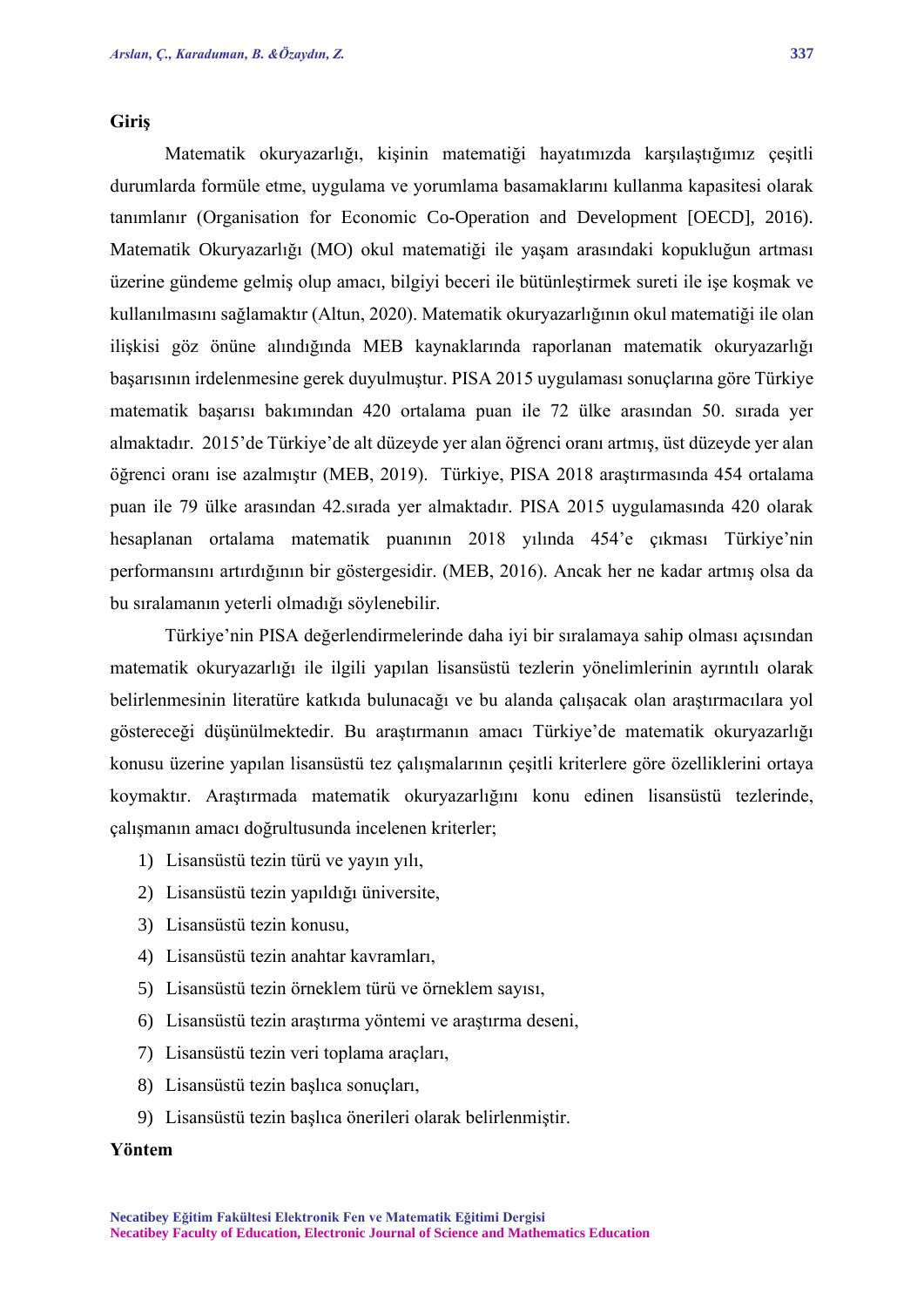Çalışmada matematik okuryazarlığı konusu üzerine yapılan lisansüstü tez çalışmalarının çeşitli kriterlere göre özelliklerini ortaya koymak amaçlandığından nitel araştırma yöntemi tercih edilmiştir. Araştırmada nitel araştırma yaklaşımı çerçevesinde tematik analiz yapılarak tezler incelenmiş ve belirli kriterler çerçevesinde betimlenmeye çalışılmıştır.

Araştırmaya dahil edilecek dokümanlar, araştırmacılar tarafından Nisan 2020 – Kasım 2020 tarihleri arasında Yükseköğretim Kurulu Başkanlığı Ulusal Tez Merkezi resmî sitesinin veri tabanından elde edilmiştir. Veri tabanında yapılan tarama esnasında *"matematik okuryazarlığı", "matematik okuryazarliği", "matematik okuryazarlık", "matematiksel okuryazarlık", "matematik okur yazarlığı", "matematik okur yazarlık", "matematik okuryazarlık", "matematik okur-yazarlığı"* terimleri kullanılmıştır. Ulaşılan dokümanların tamamı çalışmaya dâhil edilmiştir. Matematik okuryazarlığı konusuna ilişkin ilk lisansüstü tez çalışmasına 2003 yılında ulaşılması sebebiyle 2003 yılından günümüze kadar hazırlanan tezler ele alınmıştır. 2003-2020 yılları arasında matematik okuryazarlığı konusu çerçevesinde hazırlanan 74 lisansüstü tez bu çalışma kapsamına dahil edilerek incelenmiştir. Bu 74 lisansüstü tezinin 58 tanesi yüksek lisans ve 16 tanesi doktora tezidir.

Analize dâhil edilen toplam 74 lisansüstü tezden elde edilen veriler, betimsel analiz ve içerik analizi yöntemi kullanılarak analiz edilmiştir. Genel özellikler için bilgiler verilerin yüzdeleri ve frekansları şeklinde betimsel analiz olarak verilirken; kodlanarak uygun temalara yerleştirilen veriler için ise içerik analizi kullanılmıştır. Her bir analiz sonucuna yönelik frekanslar (*f*) ve yüzdeler (%) hesaplanarak tablolar eşliğinde sunulmuştur.

# **Bulgular**

Elde edilen bulgular incelendiğinde matematik okuryazarlığı ile ilgili yayımlanan 74 tezden yüksek lisans düzeyinde yapılan çalışmalarının sayıca daha fazla olduğu bulunmuştur. 2004, 2005, 2007, 2010 ve 2012 yılları haricinde her yıl matematik okuryazarlığı ile ilgili yüksek lisans tezi hazırlanmıştır. Yüksek lisans tezlerinin 2015 yılında sayıca fazlalaştığı takip eden iki yıl aynı seyri gösterdikten sonra 2018 yılında bir düşüş yaşayıp 2019 yılına gelindiğinde ise matematik okuryazarlığı ile ilgili hazırlanan yüksek lisans tezleri sayıca en üst noktaya ulaşmıştır. 2003-2013 yılları arasında yazılmış doktora tezi neredeyse hiç yoktur (2006 ve 2012 yılında birer tane doktora tezi yazılmıştır). Son yıllarda ise düzenli olarak doktora tezlerinin de hazırlandığı görülmektedir. Araştırma taramasının yapıldığı son aya kadar 2020 yılında da MO alanında bir doktora tezi çalışması yoktur.

Doktora tezlerinin sayıca en fazla Eskişehir Anadolu Üniversitesi'nde, yüksek lisans tezlerinin sayıca en fazla Bursa Uludağ Üniversitesi'nde yapıldığı görülmektedir. Genel olarak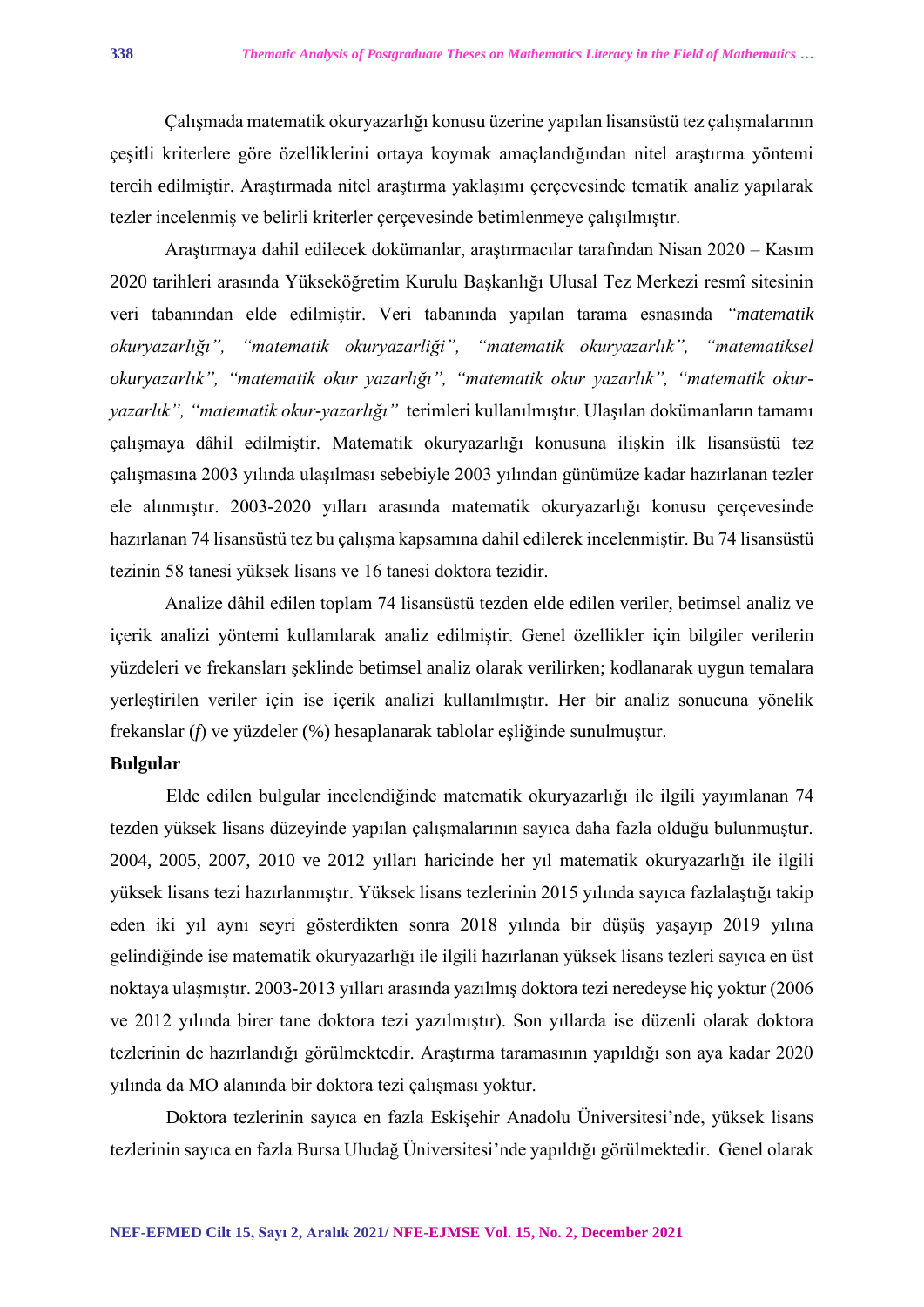bakıldığında MO ile ilgili lisansüstü tezlerin sayıca en fazla Uludağ Üniversitesi'nde yapıldığı görülmektedir. Sayıca ikinci sırada yer alan Balıkesir Üniversitesi'nde yapılan tezlerdir.

Matematik okuryazarlığı tezlerinin konularının en çok odaklandığı temalar, "matematik okuryazarlığı ve PISA" ve "matematik okuryazarlığı ile farklı konuların incelenmesi" şeklindedir. Hazırlanan tezlerin konularının en çok odaklandığı diğer temanın ise "matematik okuryazarlığını etkileyen faktörler" olduğu görülmektedir.

"Matematik Okuryazarlığı" anahtar kavramı MO tezlerinin sayıca yarısından fazlasında yer almaktadır. Kullanılma sıklığı bakımından ikinci sırada yer alan anahtar kavram "PISA" olmuştur. Üçüncü sırada "Matematik Eğitimi" kavramı yer almaktadır.

MO ile ilgili farklı örneklem gruplarına göre araştırmalar yapıldığı görülmüştür. Yapılan araştırmalar en çok ortaokul (5-8) öğrencileri ile yürütülmüştür. Bunu PISA katılımcıları ve lisans öğrencileri ile yapılan araştırmalar takip etmektedir. Yetişkinler ve öğretmenler ile çok az sayıda çalışma yapılmış olması dikkat çekmektedir. Yüksek lisans tezlerinin büyük bir kısmının 500 üstü örneklem gruplarıyla, doktora tezlerinin ise çoğunlukla 1-40, 201-500 kişi sayısına sahip örneklem gruplarıyla yürütüldüğü tespit edilmiştir.

MO tezleri en fazla "nicel araştırma yöntemi" kullanılarak yürütülmüştür. Frekans sıklığı olarak "nicel araştırma yöntemi"ni takip eden "karma araştırma yöntemi"dir. MO tezlerinde en fazla kullanılan araştırma deseni ise "İlişkisel Tarama Modeli" olmuştur.

MO ile ilgili hazırlanan tezlerde birçok farklı veri toplama aracından yararlanıldığı görülmektedir. Yararlanılan veri toplama araçlarına bakıldığında en çok test tekniği ile veri toplanmıştır.

MO ile ilgili hazırlanan tezlerin yarısından fazlasında, elde edilen sonuçların "MO'yu etkileyen değişkenler" teması altında bulunduğu görülmektedir. Bununla beraber "MO başarı seviyesi belirleme" ve "MO başarısını arttıran faktörler" ile ilgili sonuçlara da fazlaca yer verilmiştir. MO tezlerinin en fazla "akademik öneriler" de bulunduğu görülmüştür. MO tezlerinin ele aldığı önerilerde sıklık bakımından ikinci sırada bulunan öneri grubu "öğretim programı için öneriler"dir.

### **Sonuç ve Tartışma**

Araştırmada incelenen 74 lisansüstü tezin 58 tanesinin yüksek lisans 16 tanesinin doktora tezi olduğu tespit edilmiştir. Türkiye de eğitim alanında yüksek lisans programlarının doktora programlarına göre sayıca fazla olmasından dolayı yüksek lisans tezlerinin daha fazla olması beklenen bir sonuçtur. Bu doğrultuda doktora tez danışmanları tez öğrencilerini MO ile ilgili çalışma yapmaları konusunda teşvik edebilir.